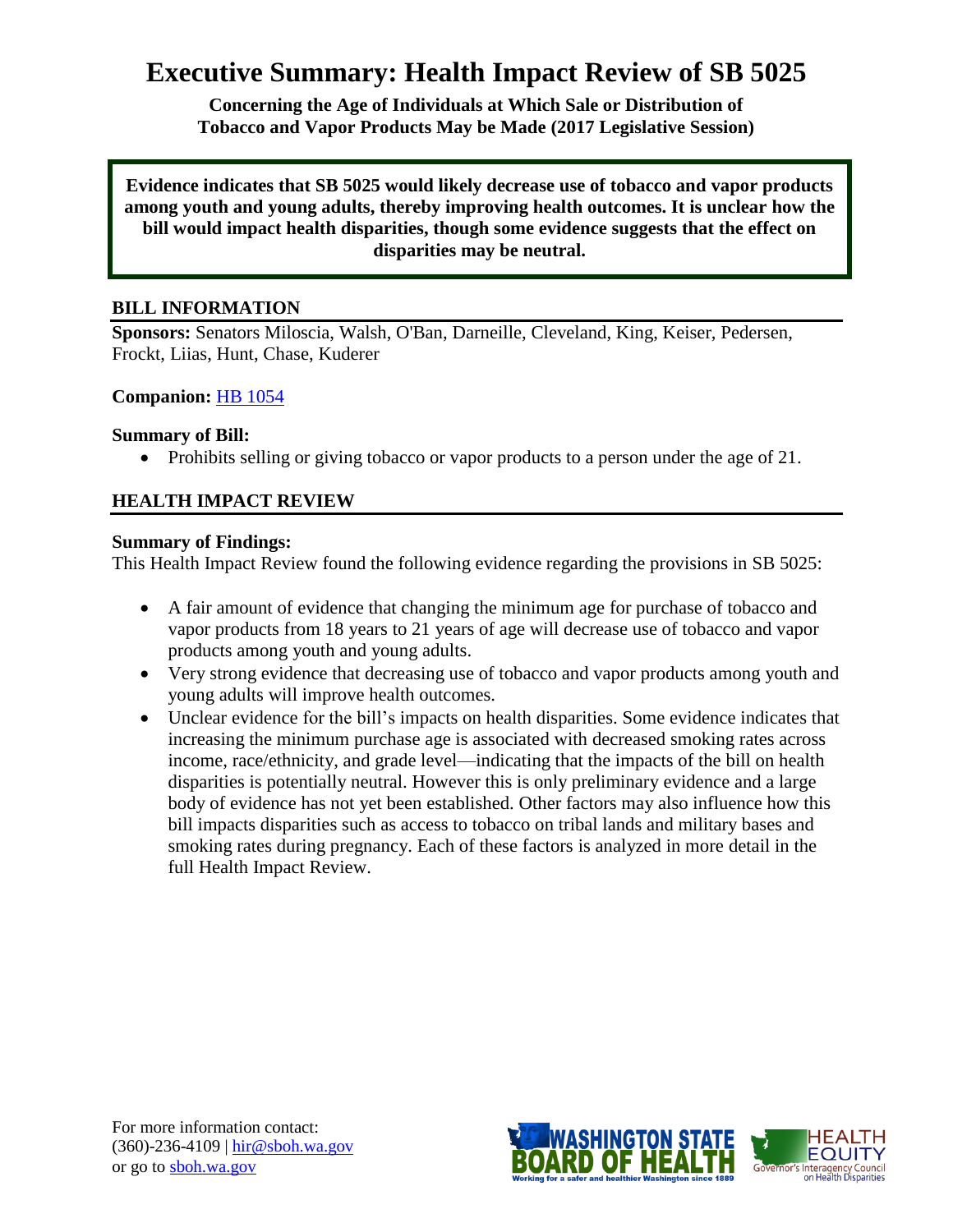# **Health Impact Review of SB 5025**

**Concerning the Age of Individuals at Which Sale or Distribution of Tobacco and Vapor Products May be Made (2017 Legislative Session)**

January 20<sup>th</sup>, 2017

Author: Alexandra Montaño Author: Sierra Rotakhina Contributor/Reviewer: Christy Hoff Reviewer: Michelle Davis Reviewer: Kelie Kahler

# **Acknowledgement**

We would like to thank the individuals who provided data and various perspectives on the potential impacts of the bill.

# **Contents**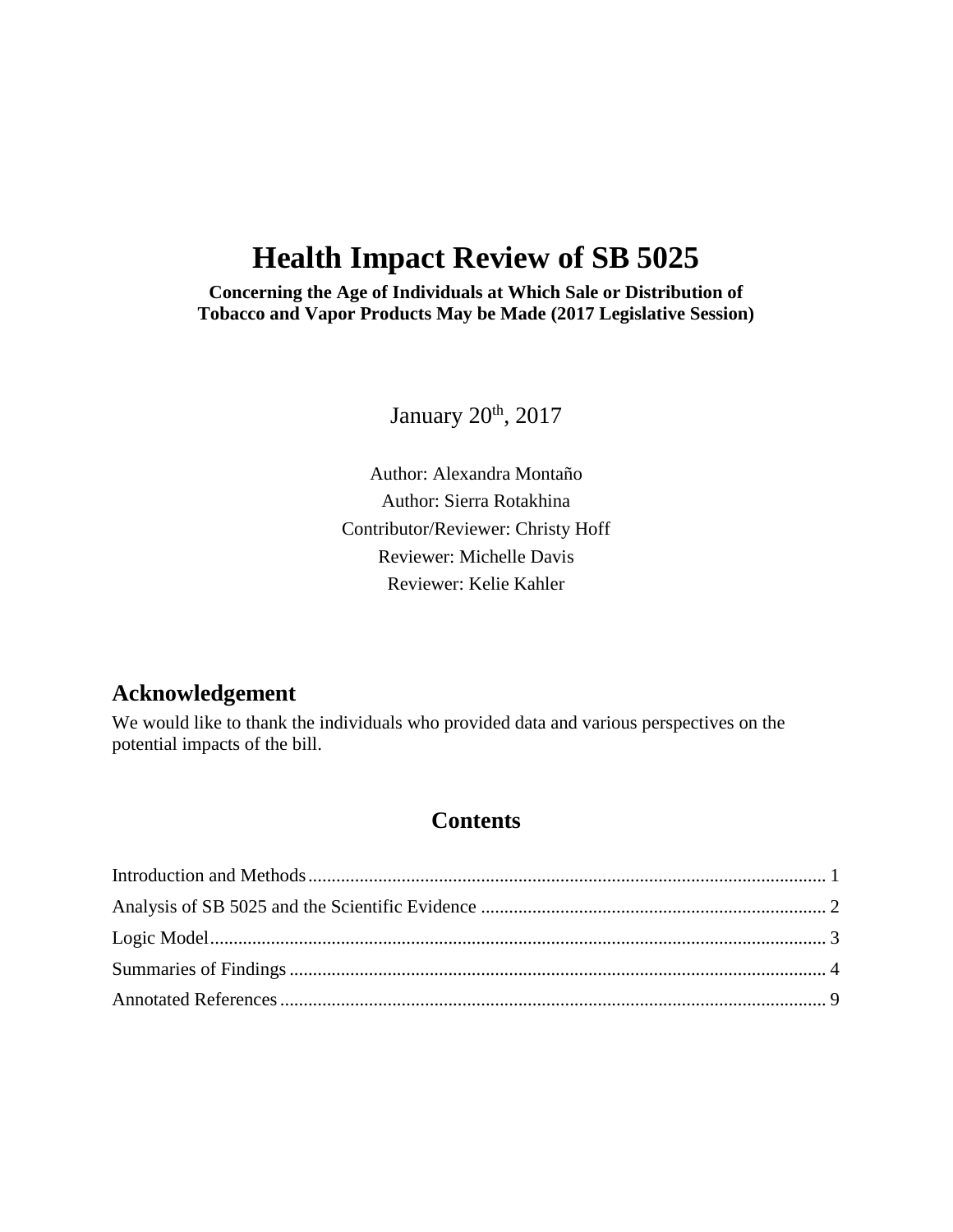# **Introduction and Methods**

<span id="page-2-0"></span>A Health Impact Review is an analysis of how a proposed legislative or budgetary change will likely impact health and health disparities in Washington State [\(RCW 43.20.285\)](http://apps.leg.wa.gov/rcw/default.aspx?cite=43.20.285). For the purpose of this review 'health disparities' have been defined as the differences in disease, death, and other adverse health conditions that exist between populations [\(RCW 43.20.270\)](http://apps.leg.wa.gov/rcw/default.aspx?cite=43.20.270). This document provides summaries of the evidence analyzed by State Board of Health staff during the Health Impact Review of Senate Bill 5025 [\(SB 5025\)](http://app.leg.wa.gov/billsummary?BillNumber=5025&Year=2017).

Staff analyzed the content of SB 5025 and created a logic model depicting possible pathways leading from the provisions of the bill to health outcomes. We consulted with experts and contacted stakeholders with diverse perspectives on the bill. State Board of Health staff can be contacted for more information on which stakeholders were consulted on this review. We conducted objective reviews of the literature for each pathway using databases including PubMed and Google Scholar.

The following pages provide a detailed analysis of the bill including the logic model, summaries of evidence, and annotated references. The logic model is presented both in text and through a flowchart (Figure 1). The logic model includes information on the strength of the evidence for each relationship. The strength-of-evidence has been defined using the following criteria:

- Not well researched: the literature review yielded few if any studies or only yielded studies that were poorly designed or executed or had high risk of bias.
- **A fair amount of evidence:** the literature review yielded several studies supporting the association, but a large body of evidence was not established; or the review yielded a large body of evidence but findings were inconsistent with only a slightly larger percent of the studies supporting the association; or the research did not incorporate the most robust study designs or execution or had a higher than average risk of bias.
- **Strong evidence:** the literature review yielded a large body of evidence on the relationship (a vast majority of which supported the association) but the body of evidence did contain some contradictory findings or studies that did not incorporate the most robust study designs or execution or had a higher than average risk of bias; or there were too few studies to reach the rigor of 'very strong evidence'; or some combination of these.
- **Very strong evidence:** the literature review yielded a very large body of robust evidence supporting the association with few if any contradictory findings. The evidence indicates that the scientific community largely accepts the existence of the association.

This review was subject to time constraints, which influenced the scope of work for this review. The annotated references are only a representation of the evidence and provide examples of current research. In some cases only a few review articles or meta-analyses are referenced. One article may cite or provide analysis of dozens of other articles. Therefore the number of references included in the bibliography does not necessarily reflect the strength-of-evidence. In addition, some articles provide evidence for more than one research question so they are referenced multiple times.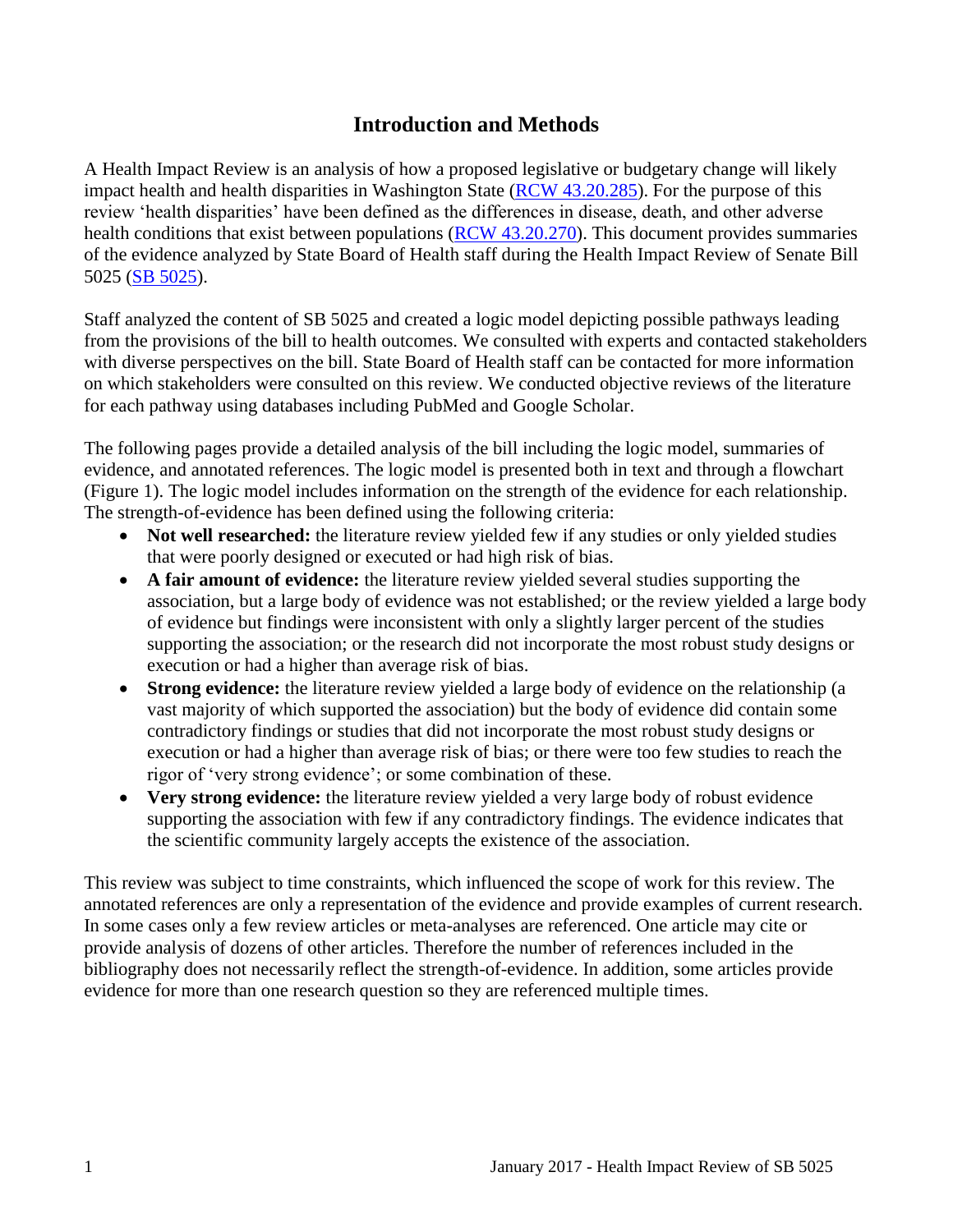# **Analysis of SB 5025 and the Scientific Evidence**

#### <span id="page-3-0"></span>*Summary of SB 5025*

• Prohibits selling or giving tobacco or vapor products to a person under the age of 21.

#### *Health impact of SB 5025*

Evidence indicates that SB 5025 would likely decrease use of tobacco and vapor products among youth and young adults, thereby improving health outcomes. It is unclear how the bill would impact health disparities, though some evidence suggests that the effect on disparities may be neutral.

#### *Pathways to health impacts*

The potential pathways leading from the provisions of SB 5025 to decreased health disparities are depicted in Figure 1. There is a fair amount of evidence that changing the minimum age for purchase of tobacco and vapor products from 18 years to 21 years of age will decrease use of tobacco and vapor products among youth and young adults.<sup>[1-12](#page-10-1)</sup> There is very strong evidence that decreasing use of tobacco and vapor products among youth and young adults will improve health outcomes for Washingtonians.<sup>[1,](#page-10-1)[13,](#page-16-0)[14](#page-16-1)</sup> It is unclear from available evidence how the bill would impact health disparities. Two studies have found that increasing the minimum purchase age is associated with decreased smoking rates across income, race/ethnicity, and grade level<sup>[4,](#page-11-0)[6](#page-12-0)</sup>—indicating that the impacts of the bill on health disparities is potentially neutral. However this is only preliminary evidence and a large body of evidence has not yet been established. Other factors may also influence how this bill impacts disparities such as access to tobacco on tribal lands and military bases and smoking rates during pregnancy. Each of these factors is analyzed in more detail on page five.

Due to time limitations we only researched the most direct connections between the provisions of the bill and decreased health disparities and did not explore the evidence for all possible pathways. For example we did not evaluate the evidence for how minimum-purchase age laws impact retailer compliance and how compliance then affects usage of the restricted product.

#### *Magnitude of impact*

The Institute of Medicine (IOM) convened a committee to examine the existing literature and use modeling to predict the likely impacts of increasing the minimum purchase age to 21 years of age. The committee's modeling was informed by the existing scientific literature and estimated that raising the tobacco purchase age to 21 would lead to the following reductions in tobacco initiation: a 12.5-18% reduction for those under 15 years of age, a 20.8-30% reduction for those 15-17 years, and a 12.5-18% reduction for those 18-20 years.

Decreased smoking initiation rates would likely lead to significant health impacts in the long term. With an age increase to 21, modeling predicted that by 2040-2059 there would be 0.2-0.8% reduction in deaths (8.2-9.9% by 2080-2099); 0.5% reduction in years of life lost (9.3% by 2080-2099); 0.3% reduction in lung cancer deaths (10.5% by 2080-2099); 12.2% reduction in low birth weight cases; 13% reduction in pre-term birth cases; and  $18.5\%$  $18.5\%$  reduction in sudden infant death syndrome (SIDS) cases.<sup>1</sup> Based on this IOM report, the Washington State Department of Health shared unpublished data that projects that if the minimum age for purchasing tobacco is raised from 18 to 21, 8,500 kids living in Washington who are alive right now will not die prematurely due to tobacco.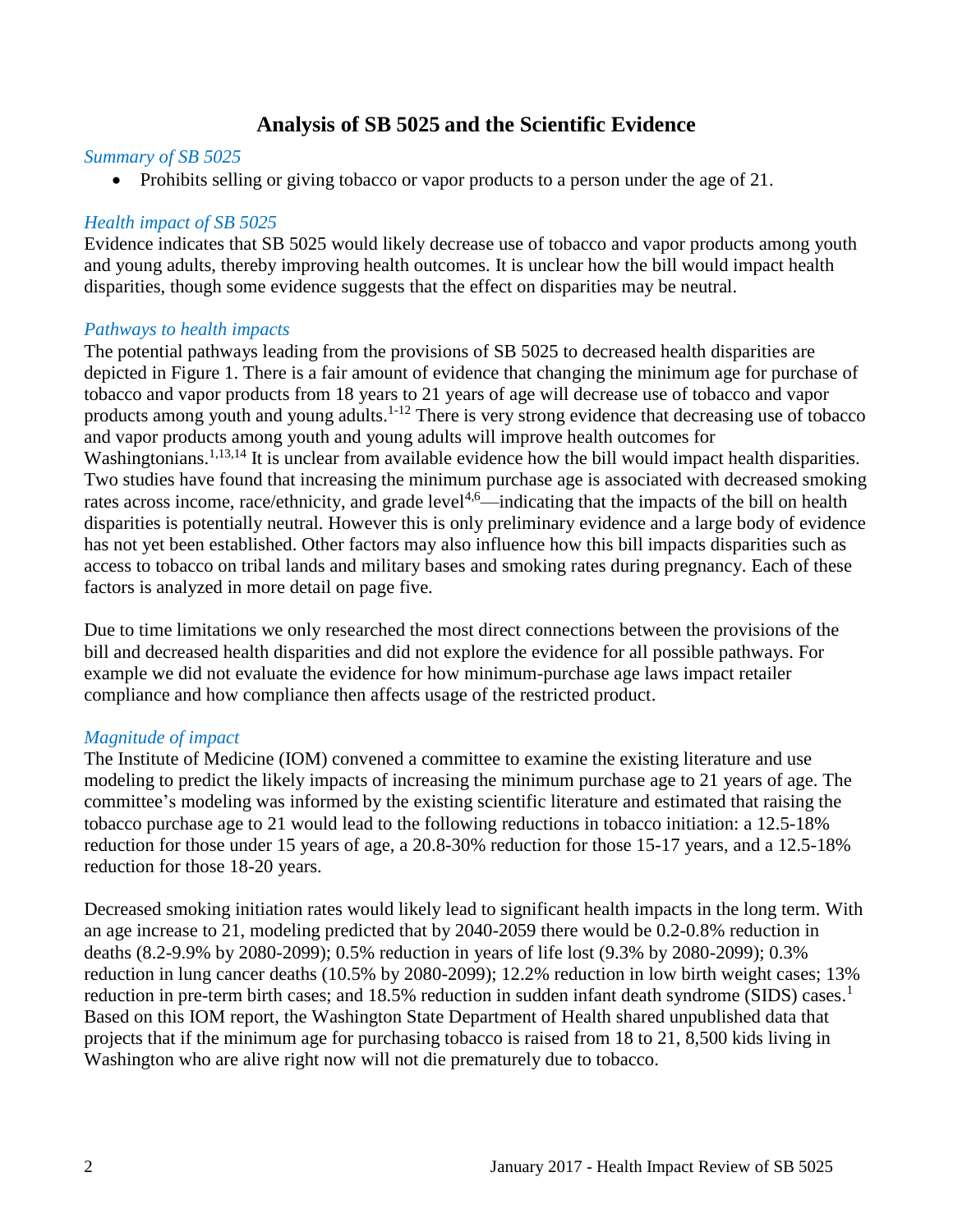# **Logic Model**



<span id="page-4-0"></span>\*See the full Health Impact Review for a detailed analysis of the likely impacts of HB 1054 on health disparities

**Figure 1 Concerning the Age of Individuals at Which Sale or Distribution of Tobacco and Vapor Products May be Made** HB 1054

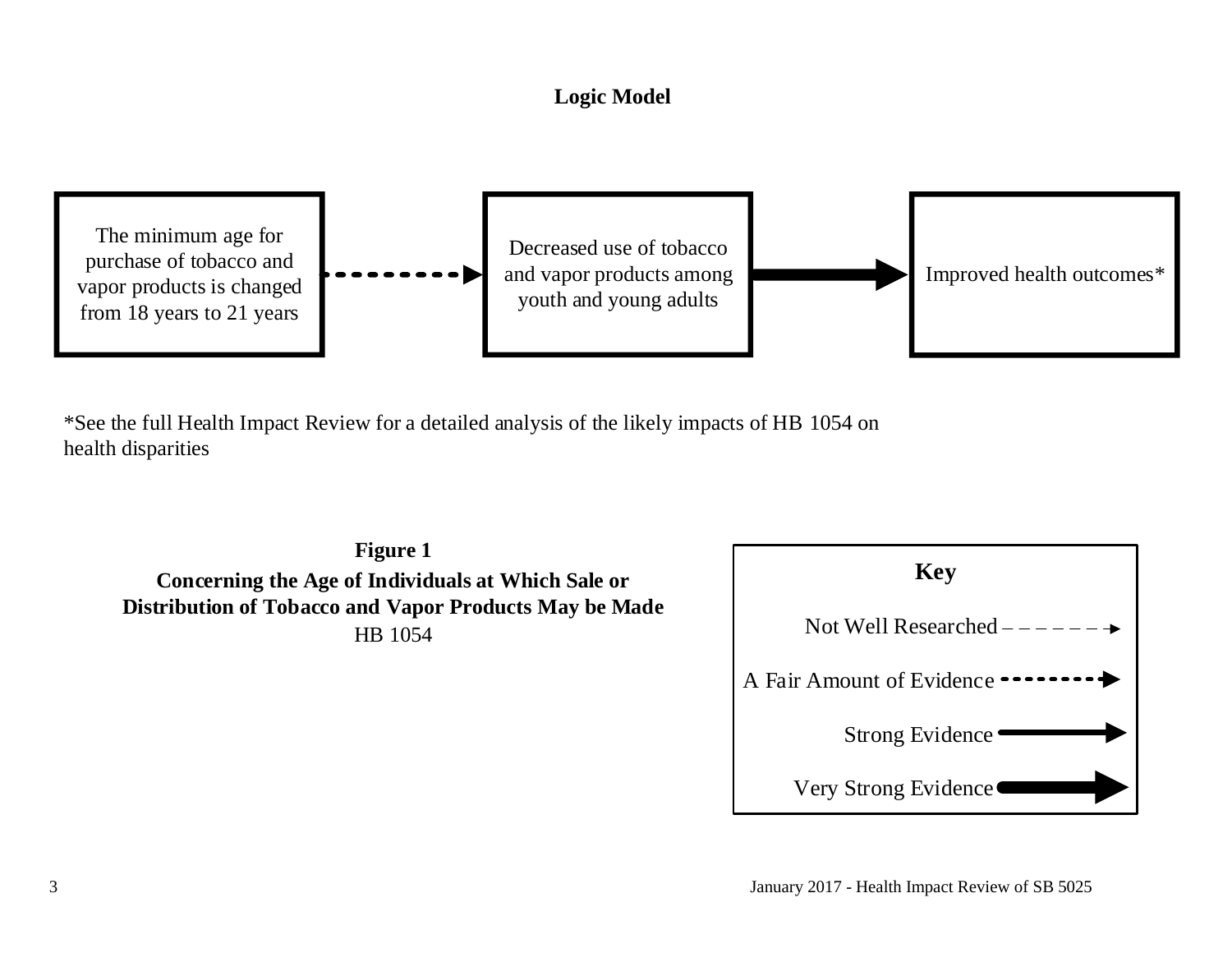# **Summaries of Findings**

#### <span id="page-5-0"></span>**Will changing the minimum age for purchase of tobacco and vapor products from 18 years to 21 years of age decrease use of tobacco and vapor products among youth and young adults?**

There is a fair amount of evidence that changing the minimum age for purchase of tobacco and vapor products from 18 years to 21 years of age will decrease use of tobacco and vapor products among youth and young adults.<sup>[1-6,](#page-10-1)[8,](#page-13-0)[10,](#page-15-0)[11](#page-15-1)</sup> For example, in April 2005 Needham, Massachusetts raised the minimum purchase age for tobacco to 21 years. An analysis of the impact of this legislation demonstrated that from 2006 to 2010, the smoking rate among high school students in Needham decreased by 47%, and this reduction was significantly greater than the reductions seen in 16 comparison communities who had not raised the purchase age.<sup>[4](#page-11-0)</sup> Further, New York City began enforcing a tobacco 21 purchase age in August 2014 and unpublished data provided from the NYC Department of Health And Mental Hygiene demonstrate a decrease in public high school student smoking rates from 8.2% in 2013 to 5.8% in 2015.

An additional body of evidence in relation to the effects of raising the minimum purchase age for alcohol indicates that higher alcohol purchase ages are associated with decreased alcohol consumption.[7](#page-13-1)[,9](#page-14-0) While research on alcohol purchase polices are not fully generalizable to tobacco/vaping purchase policies, these alcohol studies do provide additional insight into the likely effects of raising the minimum purchase age for tobacco and vaping products.

One of the aims of raising the purchase age for tobacco and vapor products is to prevent initiation of smoking among youth and young adults. Data from the 2014 Washington State Healthy Youth Survey indicate that  $41.5\%$  of Washington  $10<sup>th</sup>$  graders say that it would be either 'very easy' or 'sort of easy' to access cigarettes.[15](#page-17-0) Further, data from the 2012 survey show that when students were asked how they obtain tobacco products,  $75\%$  of Washington  $10<sup>th</sup>$  graders said that they received cigarettes from 'social or other' sources including friends and family members. Therefore, raising the purchase age and removing some of the social availability of these products from youth and young adults would likely decrease tobacco and vapor product use in this age group.

Although the evidence on the effects of minimum tobacco purchase ages have focused specifically on smoking rates among youth and young adults, it is possible that raising the minimum purchase age could also decrease smoking rates among older adults in the future. Research indicates that 95% of adult smokers begin smoking before they turn  $21^{12}$  $21^{12}$  $21^{12}$  and early smoking onset is associated with decreased likelihood of cessation. [16](#page-18-0) Therefore, declines in the tobacco/vaping use rates associated with increasing the minimum purchase age for tobacco and vaping products may extend beyond the age groups directly impacted by the change.

#### **Will decreasing use of tobacco and vapor products among youth and young adults improve health outcomes?**

There is very strong evidence that decreasing use of tobacco and vapor products among youth and young adults will improve health outcomes for these individuals, as well as for those who would otherwise have been exposed to their secondhand smoke or smoking in utero.<sup>[1](#page-10-1)[,13](#page-16-0)[,14](#page-16-1)</sup> A very strong body of evidence has shown a causal link between combustible cigarette smoking and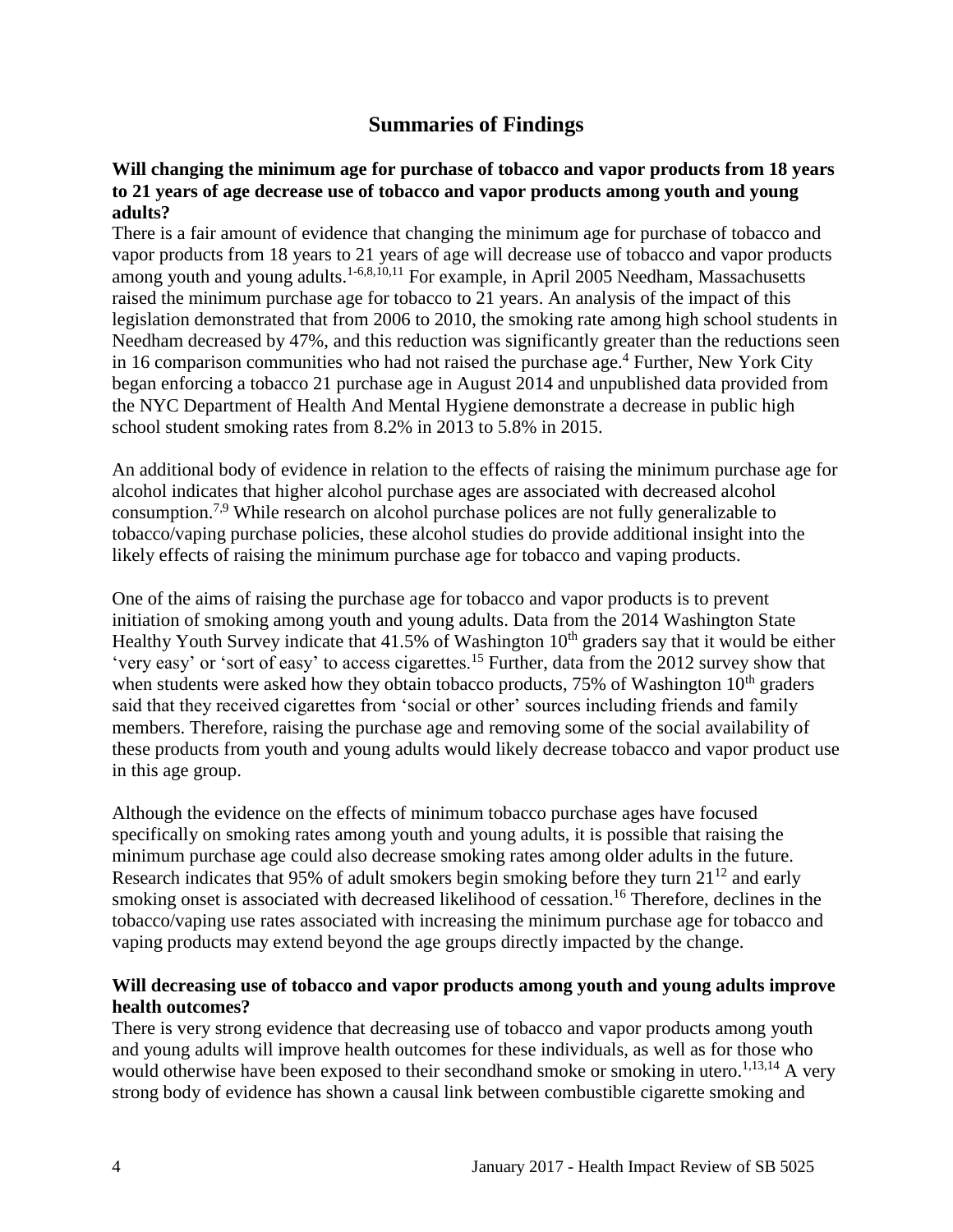diseases in nearly every organ, cancer (e.g. lung, liver, and colorectal cancer), diminished health status, exacerbation of asthma, inflammation, impaired immune function, age-related macular degeneration, harms to the fetus, diabetes, erectile dysfunction, arthritis, and premature death. Research also shows that secondhand smoke causes cancers, respiratory disease, cardiovascular disease, stroke, and harms to infant and child health.<sup>[14](#page-16-1)</sup>

Beyond the youth who are directly impacted by this bill, SB 5025 may also provide health benefits to infants and children who would potentially, in the absence of the bill, be exposed to secondhand smoke or smoking in utero. Data from the Pregnancy Risk Assessment Monitoring System (PRAMS) from 2010-2012 indicate that smoking rates among pregnant women before and during pregnancy are highest among mothers younger than 20 (36%) and remain high for mothers 20 to 24 years of age  $(32%)$ .<sup>[17](#page-18-1)</sup> Because women often are not aware that they are pregnant until several weeks into their pregnancy, the smoking rates in the months leading up to pregnancy can have an important impact on fetal development and growth.[17](#page-18-1) One study found that the babies of young mothers living in an area with a higher tobacco purchase age during pregnancy actually had better birth outcomes than their counterparts.<sup>[10](#page-15-0)</sup>

There is also strong evidence that decreased vaping rates would lead to improved health outcomes.[18](#page-19-0)[,19](#page-19-1) Many studies, including a comprehensive report published in 2016 by the Surgeon General, have found that vaping products contain substances that are harmful to humans (e.g. metals, traces of cancer-causing nitrosamines, formaldehyde, and mercury) and that smoking electronic cigarettes is associated with adverse effects such as airway and lung obstruction and harms at the cellular level.<sup>[20](#page-20-0)</sup> Evidence also indicates that product labels often did not show the concentrations of solvents and flavoring and that products labeled nicotine free were sometimes found to actually contain nicotine in high concentrations. There was also variability in product concentrations from cartridge-to-cartridge. There is a lack of evidence of the long-term impacts of vaping on human health as vapor products are relatively new.[18](#page-19-0)[,19](#page-19-1)

Given the limited evidence on the long-term impacts of vapor products, the literature suggests that vaping may have less adverse effects or result in less exposure to harmful substances than combustible cigarettes.<sup>[18,](#page-19-0)[19](#page-19-1)</sup> However, there is insufficient evidence to determine if vaping products are effectively being used to reduce or quit combustible cigarette use. While some studies suggest that e-cigarettes may be useful cessation tools or may help smokers decrease their use of combustible cigarettes, other studies have found that e-cigarette use is associated with a **decreased** likelihood of quitting combustible cigarettes and **increased** consumption of combustible cigarettes.<sup>[21-24](#page-20-1)</sup> A 2016 meta-analysis by Kalkhoran concluded that e-cigarettes, as they are currently being used, are actually associated with lower quit rates among combustible cigarette smokers.[24](#page-21-0) Further, while evidence supporting the use of e-cigarettes as a cessation tool for combustible cigarettes is weak for adults, it remains untested among youth and young adults.[20](#page-20-0) In addition, emerging evidence suggests that youth and adults who start using electronic cigarettes may be more likely than their peers to begin using combustible cigarettes and other tobacco products.[25,](#page-22-0)[26](#page-22-1)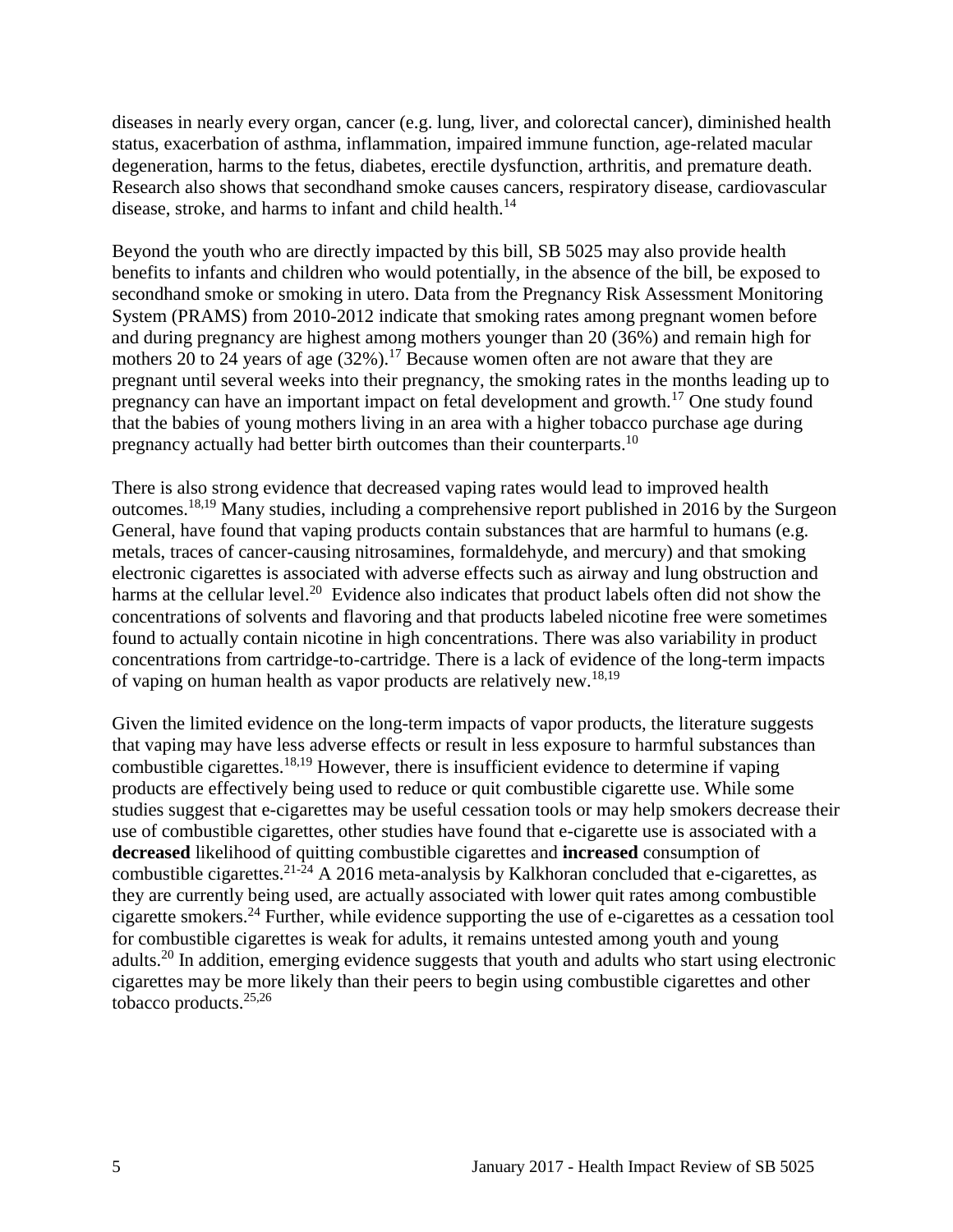#### **Will improving health outcomes for youth and young adults impacted by SB 5025 impact health disparities?**

It is unclear from the available evidence how increasing the minimum tobacco/vaping product purchase and possession age to 21 would likely impact health disparities. Two studies have found that increasing the minimum purchase age is associated with decreased smoking rates across income, race/ethnicity, and grade level<sup>[4](#page-11-0)[,6](#page-12-0)</sup>—indicating that the impacts of the bill on health disparities is potentially neutral. However this is only preliminary evidence and a large body of evidence has not yet been established.

We did not identify any evidence which suggests that increasing the minimum purchase age would increase smoking rates among any subpopulations. Given that the evidence is inconclusive regarding impacts across subpopulations, if an increase in the purchase age *did* lead to an increase in disparities, it would likely be a result of a disproportionate *positive* impact for communities with lower tobacco/vaping rates. There would still likely be a positive effect for all communities. Any observed increases in disparities as a result of smaller declines in smoking rates in some subpopulations could potentially be addressed through culturally and linguistically appropriate tobacco/vaping prevention interventions tailored to those populations.

#### *Disparities by race/ethnicity*

Data from Washington State's 2014 Healthy Youth Survey indicate that youth of color and American Indian/Alaskan Native (AI/AN) youth report smoking combustible and electronic cigarettes at significantly higher rates than their White counterparts in the younger grades  $(6<sup>th</sup>$ , 8<sup>th</sup>, and 10<sup>th</sup> grades). However smoking rates among White students increase in the higher grades, and by  $12<sup>th</sup>$  grade these disparities have minimized. In some cases (such as electronic cigarette use) White students are actually using these products at a higher rate than their counterparts by 12<sup>th</sup> grade.<sup>[15](#page-17-0)</sup> Combined 2012-2014 Behavioral Risk Factor Surveillance System (BRFSS) data from adults in Washington indicate that AI/AN respondents report the highest smoking rates in adulthood.<sup>[17](#page-18-1)</sup> How SB 5025 will affect these nuanced changes in smoking disparities is not clear; however evidence indicates that earlier age of initiation of tobacco use is associated with greater difficulty quitting. Youth who initiate smoking at 13 years or younger have the most difficulty quitting, while each year that a child delays initiation increases their chances of quitting.<sup>[16](#page-18-0)</sup> This suggests that if increasing the tobacco/vaping product purchase age decreases smoking and vaping rates for all racial/ethnic groups and grade levels, it could potentially have greater positive impacts on youth of color and AI/AN youth than their White counterparts as these youth seem to be initiating smoking at a younger age in Washington. [15](#page-17-0) This could potentially result in a decline in the disproportionally high smoking rates among AI/AN adults in Washington in the future.

PRAMS data from 2010-2012 indicate that AI/AN and low-income mothers are more likely than their counterparts to report smoking before pregnancy.<sup>[17](#page-18-1)</sup> This may indicate that decreasing smoking rates evenly across all demographic groups could actually have a greater positive health impact in AI/AN and low income communities because the decrease would not only benefit the smoker, but her unborn child as well. However, current law [\(RCW 43.06.455\)](http://apps.leg.wa.gov/rcw/default.aspx?cite=43.06.455) allows the Governor to enter into cigarette tax compacts with the tribes and stipulates that these compacts must prohibit retailers on tribal land from selling or giving cigarettes to anybody under the age of 18. SB 5025 does not amend this language. If tribal retailers continue to sell tobacco products to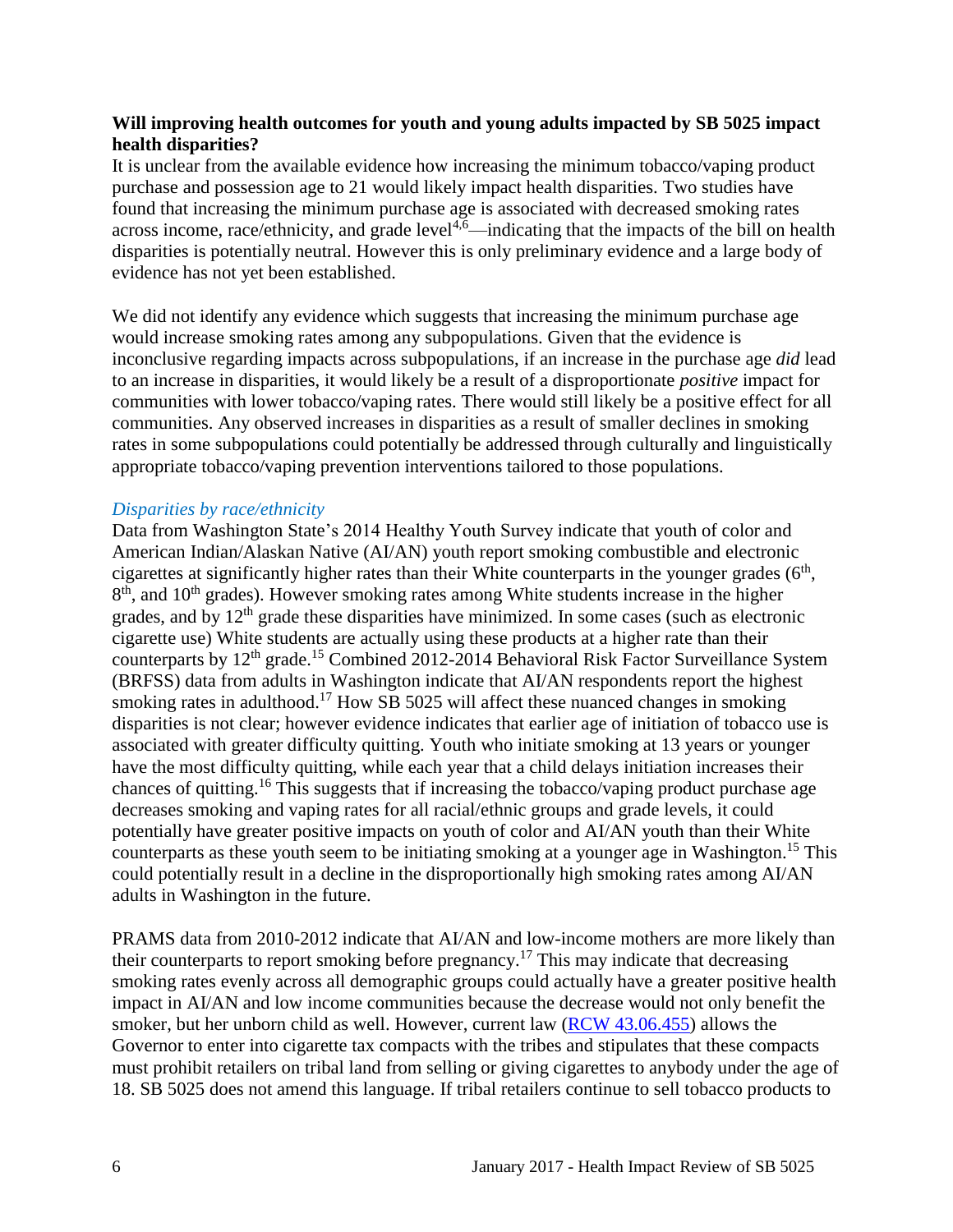young adults between 18 and 20 years of age, it is possible that smoking rates among AI/ANs (and other Washingtonians) living on or accessing goods on tribal land will not be as positively impacted by SB 5025. If this leads to a greater decline in tobacco use among other subpopulations, this could exacerbate the smoking disparities that currently exist for AI/ANs in Washington.

#### *Disparities by income*

Washington Behavioral Risk Factor Surveillance System data from 2012-2014 indicate that as income increases smoking rates decrease.<sup>[17](#page-18-1)</sup> One study specifically addressed how smoking rates among students with different family incomes (using eligibility for free school meals as a proxy for family income) were impacted by an increase in the minimum tobacco purchase age. This study found that smoking rates declined equally for non-eligible and eligible students[.](#page-12-0)<sup>6</sup> This suggests that SB 5025 may have neutral impacts on smoking disparities by income; however the evidence is insufficient to make a determination. As mentioned above PRAMS data from 2010- 2012 indicate that low-income mothers are more likely than their counterparts to report smoking before pregnancy,<sup>[17](#page-18-1)</sup> so decreasing smoking rates evenly across all income groups could actually have a greater positive health impact on low income communities because the decrease would not only benefit the smoker, but her unborn child as well.

#### *Disparities by sexual orientation*

Data show that 2014 Healthy Youth Survey respondents in Washington who self-identified as lesbian, gay, or bisexual (LGB) reported higher smoking rates than their straight counterparts.<sup>[15](#page-17-0)</sup> The literature has not addressed if changing minimum tobacco purchase and possession laws impacts LGB and straight youth equally, so it unclear how SB 5025 would impact tobacco use disparities by sexual orientation.

#### *Disparities by military status*

National data indicate that active duty military members are more likely than civilians to report currently smoking, and that veterans are also more likely to be current smokers than nonveterans.[27](#page-22-2) However, BRFSS data and Health Related Behavior Survey data for Active Duty Service Members from 2011 suggest that in Washington State, the rates among active duty personnel, the general population, veterans, and non-veterans are similar.[28](#page-23-0)[,29](#page-23-1) Because SB 5025 would not affect the minimum tobacco/vaping product purchase age on military bases in Washington, it is possible that this bill could have a smaller impact on decreasing tobacco and vaping product use among active duty personnel, thereby potentially creating a disparity or exacerbating disparities that already exist at the national level. It is important to note that in Hawaii, where a tobacco 21 purchase age law was passed in 2015, the U.S. Army, Department of the Navy, and the Marine Corp all announced their support and indicated that their respective bases would comply with the law.<sup>1</sup>

#### **Other considerations**

We also explored the potential impacts of the bill on businesses that sell tobacco or vaping products as economic health can affect human health. We ultimately did not include these pathways in the logic model on page three of this review because the impacts on business have

l

 $1$ <sup>1</sup> This correspondence can be found [here](https://www.garrison.hawaii.army.mil/pao/mr2015/MR_2015-12-02_ArmyToComplyWithStateSmokingLaw_FINAL.pdfhttps:/www.garrison.hawaii.army.mil/pao/mr2015/MR_2015-12-02_ArmyToComplyWithStateSmokingLaw_FINAL.pdf) in a media release from the U.S. Army Garrison, Hawaii, and in administrative messages from the Navy [\(NAVADMIN 298/15\)](https://www.navyreserve.navy.mil/Documents/Hot%20Topics%20Holding%20Folder/NAVADMIN%20298_15%20NOTICE%20OF%20HAWAII%20RAISING%20SMOKING%20AGE%20TO%2021%20EFFECTIVE%201%20JAN%2016.pdf) and Marine Corps [\(MARADMIN 649/15\)](http://www.marines.mil/mobile_noteused/MARADMINS/View/Article/175678/notice-of-hawaii-raising-smoking-age-to-21-effective-1-january-2016/).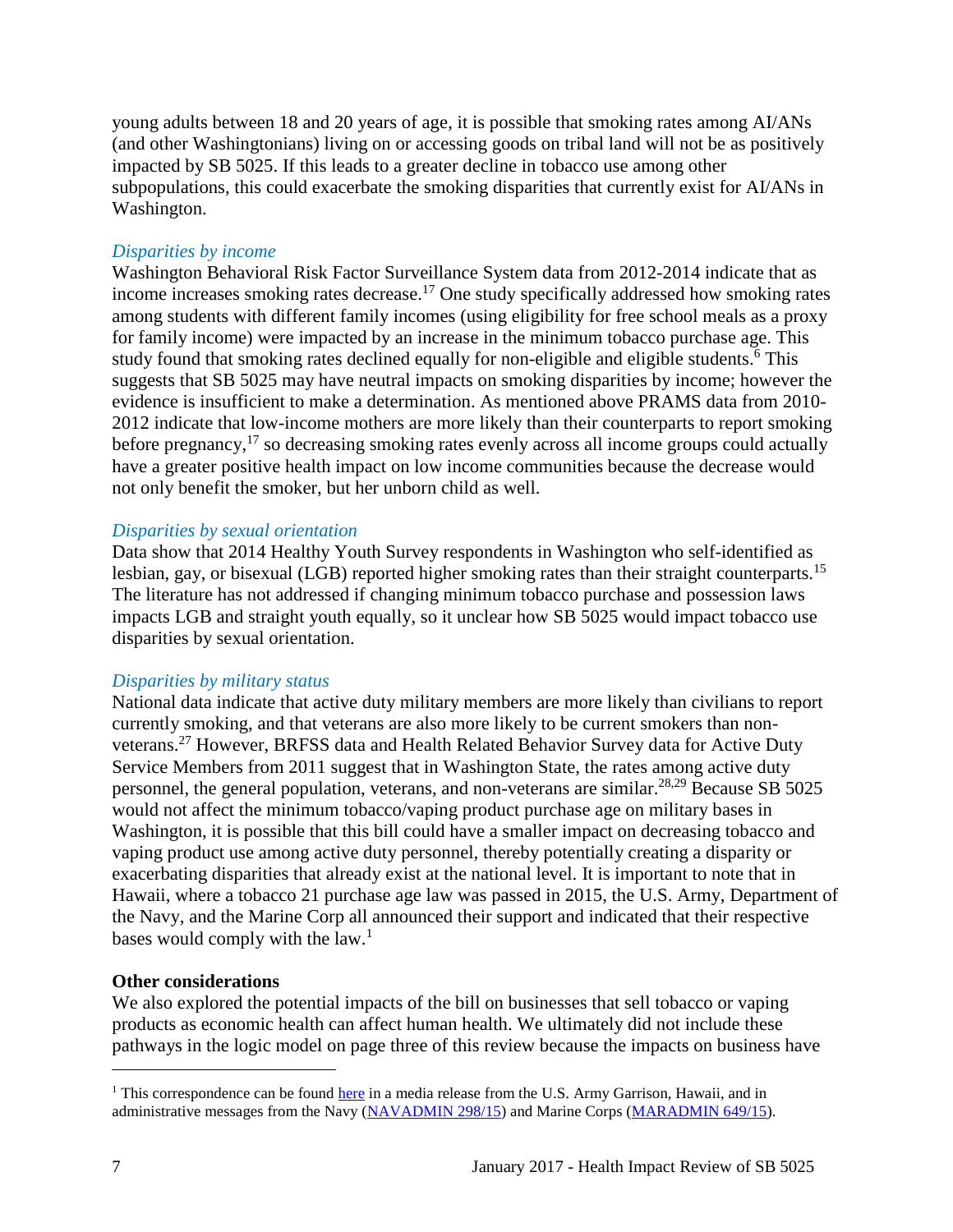not been well researched. We did not identify any studies which have analyzed the impact of increasing purchase ages (of tobacco, alcohol, etc.) on business solvency, jobs, wages, or prices. One publication noted that no tobacco retailers have gone out of business in Needham, Massachusetts since it implemented a tobacco 21 purchase age in 2005,<sup>[30](#page-23-2)</sup> but this has not been studied rigorously.

One study estimated the impact of a national tobacco purchase age of 21 on cigarette sales. Winickoff et al. used national data on the proportion of legal tobacco sales that are made by (or for) 18 to 20 years olds to estimate the potential impact on retailers if the sale age is increased to age 21.<sup>[30](#page-23-2)</sup> Winickoff notes that 18 to 20 year olds account for 2.12% of the total cigarette consumption in the United States and therefore, if all 18 to 20 year olds stopped smoking following an increase in the purchase age, the maximum amount that sales revenue could decline would be close to 2%.<sup>[30](#page-23-2)</sup> This estimate is also based on the notion that there would be universal implementation and enforcement of the law. Assuming that the policy would have a long-term impact on smoking rates of adults in the future (through the aging of this low tobacco-use cohort), this could lead to a gradual reduction in the sale of cigarettes to older adults over time. This estimate does not account for other tobacco product or vaping product sales.<sup>[30](#page-23-2)</sup> Further, New York City began enforcing a tobacco 21 purchase age in August 2014 and unpublished preliminary data demonstrates that the rate of decline of tobacco tax revenue remained steady before and after implementation. This finding strongly supports the projections from the IOM that an immediate impact on revenue from would be small, particularly because raising the purchase age delays or prevents the initiation of smoking rather than causing current smokers to quit.<sup>1</sup> Given the scarcity of research on the impact of age of purchase laws on business we are unable to make a conclusion about how SB 5025 would likely impact business.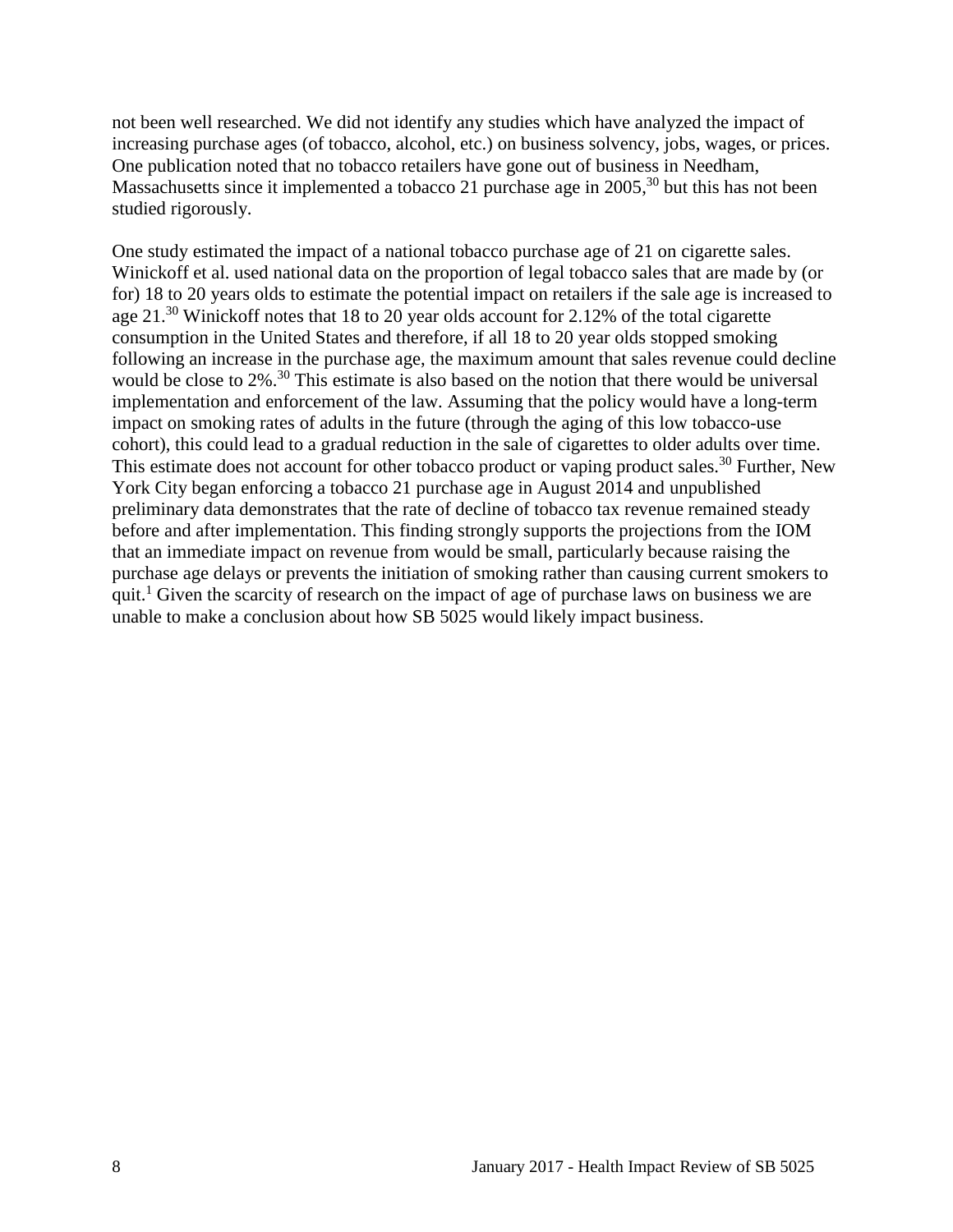# **Annotated References**

#### <span id="page-10-1"></span><span id="page-10-0"></span>1.*IOM (Institute of Medicine). 2015. Public health implications of raising the minimum age of legal access to tobacco products. Washington, DC: The National Academies Press.*

The Tobacco Control Act of 2009 directed the Food and Drug Administration (FDA) to convene a panel of experts to conduct a study on the health impaction of raising the minimum purchase age for tobacco products and submit a report to Congress. The FDA contracted with the Institute of Medicine (IOM) to convene a committee to examine the existing literature and use modeling to predict the likely impacts of increasing the minimum purchase age to 21 or 25 years of age. The committee concluded in their report that increasing the minimum purchase and possession age for tobacco products would likely prevent or delay initiation of tobacco use by adolescents and young adults and therefore also lead to a "substantial reduction in smoking-related mortality." The authors also concluded that while (for a purchase age of 21) 18 to 20 year olds would be affected, the largest reduction in tobacco initiation would likely be among 15 to 17 year olds. They note that increasing the purchase age to 19 would likely have a modest impact on decreasing tobacco access to minors compared in increasing the age to 21. The authors cite evidence that younger age of smoking initiation is associated with heavier smoking later in life, a higher likelihood of continuing to smoke through the lifespan, and increased risk of adverse health outcomes. The report also summarizes the literature on the effect of tobacco purchase, use, and possession (PUP) laws. A 2008 study conducted in California by Rogers et al. found that in the previous 12 months, across all 249 enforcement agencies statewide, an average of 24.1 citations were issued per agency. A study by Gottlieb et al. also found that African-American and Hispanic students were significantly more likely than their White counterparts to receive a PUP citation. Jason et al. (2007b) found that youth who were fined for PUP violations were more likely than youth in a tobacco prevention education program to reduce or quit tobacco use. However Gottlieb et al. (2004) found that receiving a PUP citation was only associated with reduced smoking intention in some of the sample schools. The committee conducted modeling (informed by the existing scientific literature) and estimated that raising the tobacco purchase age to 21 would lead to the following reductions in tobacco initiation: 15% (range: 12.5-18%) reduction for those under 15 years of age, 25% (range: 20.8-30%) reduction for those 15-17 years, 15% (range 12.5-18%) reduction for those 18-20 years. Their modeling predicts that with an age 21 minimum, by 2040-2059 there would be 0.2-0.8% reduction in deaths (8.2-9.9% by 2080-2099); 0.5% reduction in years of life lost (9.3% by 2080-2099); 0.3% reduction in lung cancer deaths (10.5% by 2080-2099); 12.2% reduction in low birth weight cases; 13% reduction in pre-term birth cases; and 18.5% reduction in sudden infant death syndrome (SIDS) cases.

#### 2. **Chaloupka F., Grossman M. . Price, tobacco control policies, and youth smoking.**  *NBER Working Paper No. 5740.* **1996.**

Chaloupka and Grossman analyzed national survey data collected annually from 1992 through 1994 with eighth, tenth, and twelfth grade students as part of the University of Michigan's Monitoring the Future Project. Each year approximately 15,000 to 19,000 students in each grade are included in the sample. The total sample included 110,717 respondents with compete data (response rate not noted). The authors added age of purchase policies in each county to the dataset. This ecological study found that as the minimum purchase age increased, tobacco use among surveyed youth showed a statistically significant increase. A causal relationship between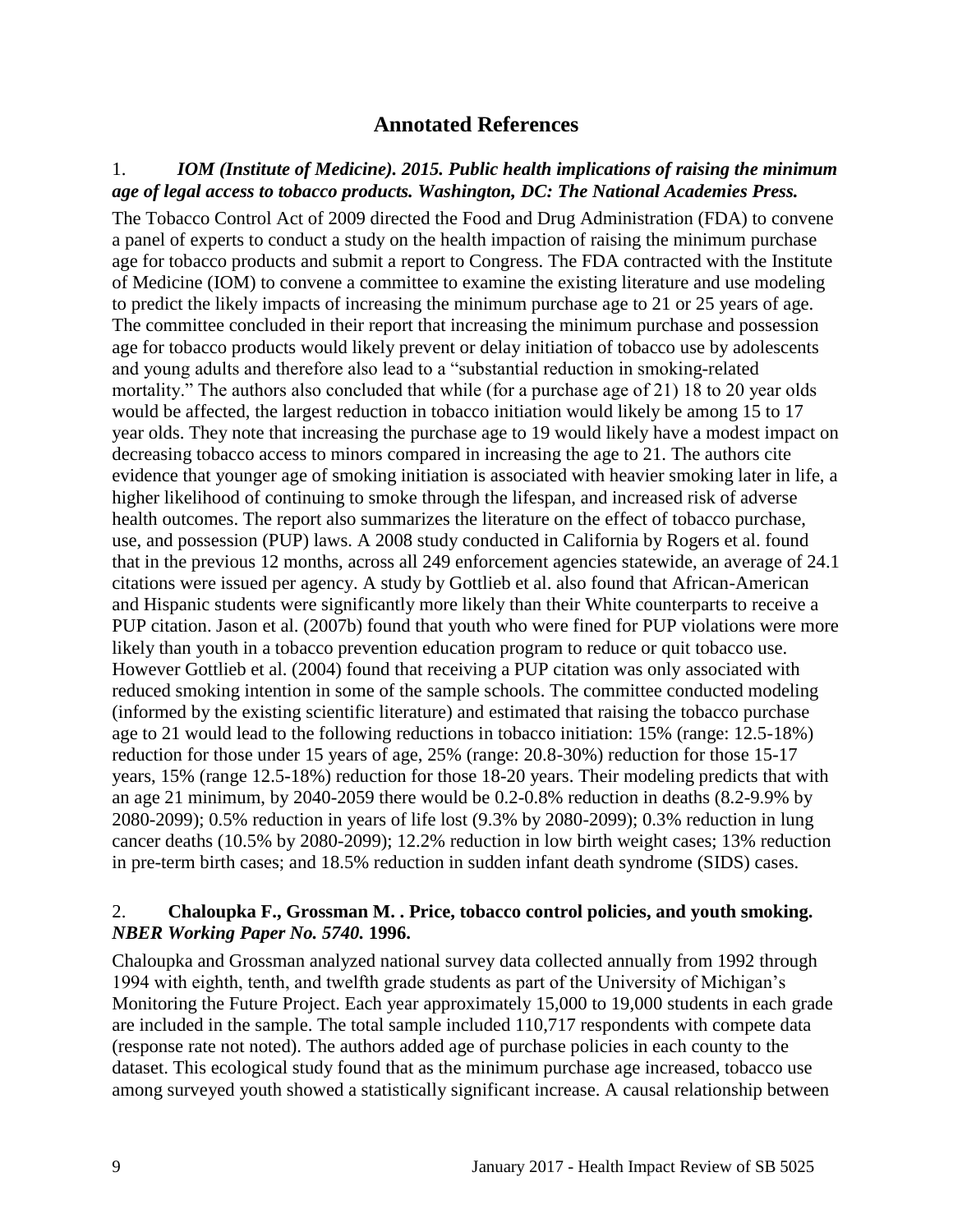these two variables cannot be determine using this study design (e.g. Did the jurisdictions increase their minimum purchase age to address high smoking rates? Did the minimum purchase age contribute to high smoking rates? Or were there other uncontrolled for variables that impacted both?). The authors note that there was limited variation in the purchase age (from 18 to 19 with only one state with a minimum of 21) and that these laws were poorly enforced at this time.

#### 3. **Fidler Jennifer A., West Robert. Changes in smoking prevalence in 16– 17**‐ **year**‐ **old versus older adults following a rise in legal age of sale: findings from an English population study.** *Addiction.* **2010;105(11):1984-1988.**

On October 1, 2007 England, Scotland, and Wales increased the legal age to purchase tobacco from 16 to 18 years. Smoking among 16 to 17 year olds, however, remained legal. Fidler et al. analyzed data from the monthly Smoking Toolkit Study of randomly selected households and compared the prevalence of smoking among 16-17 year olds compared to other age groups after the age to purchase tobacco was increased. The surveys are collected through face-to-face interviews with one member (over 16 years) from the selected household and then the data are weighted to ensure they are representative of the population in England. The analysis included data from November 2006 through May 2009 and included 53,322 participants (response rate not noted). While the smoking rate declined for all age group after implementation of the higher age law, this change was only significant for three age groups (16-17 year olds, 18-24 year olds, and 55-64 year olds), and the greatest decline was among 16-17 year olds (7.1%). The decline in smoking prevalence after the law change for respondents under 18 years was significantly greater than the decline among respondents 18 and older.

# <span id="page-11-0"></span>4. **Kessel Schneider S, Buka SL, Dash K, et al. Community reductions in youth smoking after raising the minimum tobacco sales age to 21.** *Tobacco Control* **2015;Epub ahead of print.**

In April of 2005 Needham, Massachusetts raided the minimum age to purchase tobacco to 21 years. Kessel-Schneider et al. used data from the MetroWest Adolescent Health Survey to determine if smoking rates had declined at a different rate in Needham than in 16 nearby communities that had not raised the minimum age to 21, and also to determine if the effects were specific to tobacco or if similar patterns excited for youth alcohol use. This school-based health survey is administered every other year to students in grades 9-12 starting in the fall of 2006. Seventeen of the 26 public high schools in the region participated in all four years of the survey (2006, 2008, 2010, and 2012). Participation rates among students ranged from 88.8% to 89.6%, with from 16,385 to 17,089 students participating each year. The authors controlled for two factors of school composition—percent of students receiving free and reduced lunch and percent of Caucasian students. In 2006 the smoking rates were not significantly different between Needham and the 16 comparison communities. From 2006 to 2008 and also from 2008 to 2010 the smoking rates decreased significantly more in Needham than in the comparison communities. From 2010 to 2012, the smoking rates decreased significantly more in the comparison cities than in Needham. The authors indicate that this suggests that raising the minimum purchase age may lead to a greater decline in smoking in the years immediately after the policy change. When looking at the time period from 2006 to 2010 the authors found that the smoking rates declined significantly more in Needham than in the comparison communities. This trend was true for all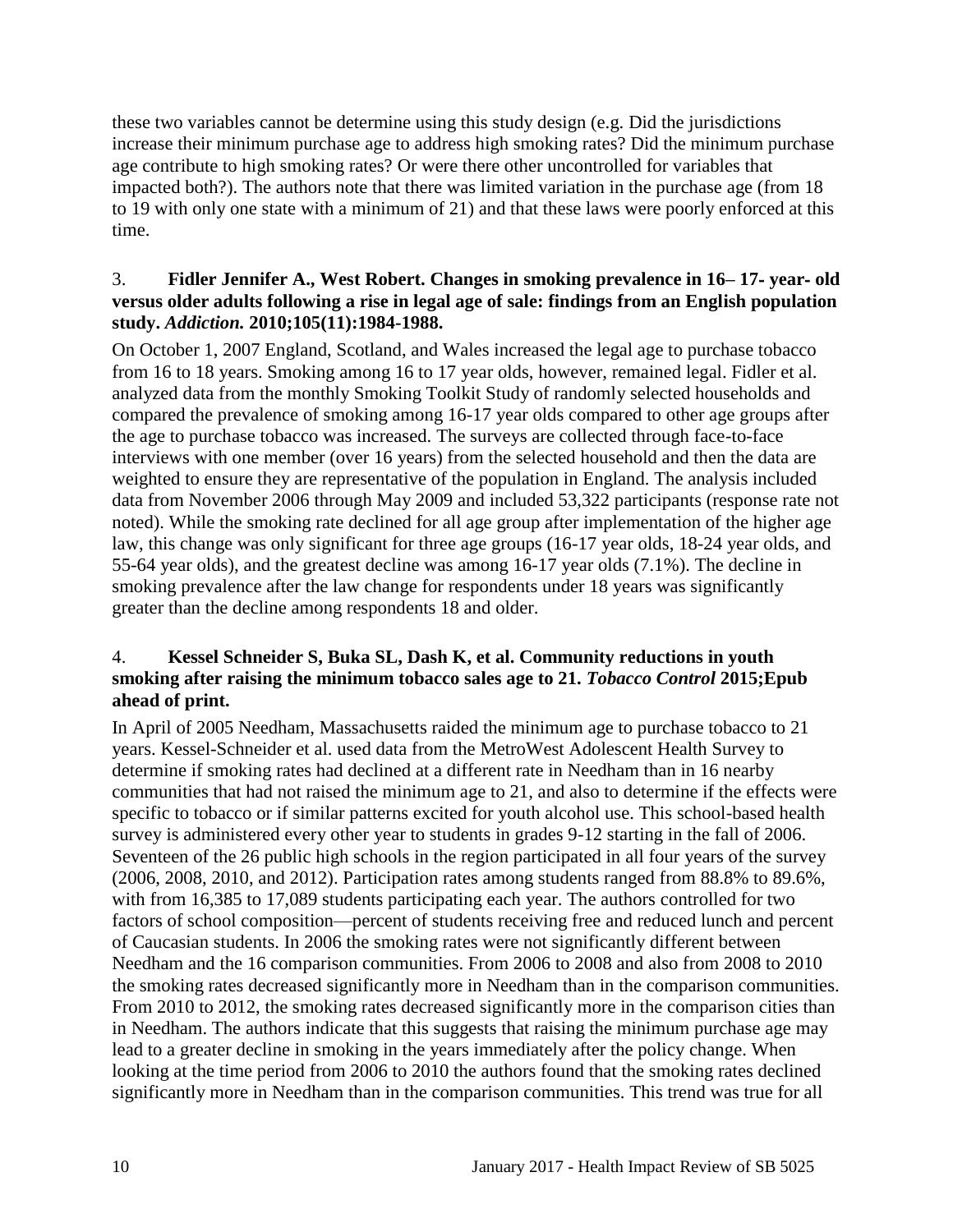observed subgroups (females, males, Caucasian, non-Caucasian, and for each grade except for 9th graders who reported low smoking rates). From 2006 to 2012 the percentage of students under 18 who reported purchasing cigarettes in stores declined significantly more in Needham (from 18.4% to 11.6%) than in the comparison communities (from 19.4% to 19.0%). The authors also found that this greater decline in Needham occurred between each of the survey years, but that the decline between 2010 to 2012 was not significantly greater in Needham than the comparison communities. There was a general decrease in alcohol use between 2006 and 2012, but there was not a significant difference in the decline between Needham and the comparison communities. The authors note that the age change was paired with enforcement efforts across Massachusetts. In 2008 there were 57 compliance checks in Needham, and zero illegal sales to those under age 18 were identified. The researchers highlight a few limitations of the study, such as a lack of baseline data because the first survey was administer over a year after the legislation was adopted. They note that Needham and one of the comparison communities passed a law in 2009 prohibiting tobacco sales in pharmacies, which may also have impacted smoking rates. They note that no other tobacco legislation passed during the study period, but that they did not account for non-policy tobacco programs in Needham or the comparison communities.

#### 5. **Lewit E. M., Hyland A., Kerrebrock N., et al. Price, public policy, and smoking in young people.** *Tobacco control.* **1997;6 Suppl 2:S17.**

Lewit et al. analyzed data from two cross-sectional, school-based surveys. The surveys were conducted with ninth graders from randomly selected classrooms in 21 communities (one in Canada and the rest in the United States) in 1990 ( $n=8,504$  students) and 1992 ( $n=8,858$ students). Student and parent refusal rates were 4% in both 1990 and 1992. Almost 89% of these respondents had complete data and were included in the analyses. Smoking "participation" was defined as smoking at least one whole cigarette in the past 30 days. The authors included a number of variables in their multivariate logistic regression models including: age, race, sex, exposure to tobacco education in school, exposure to pro- and anti-tobacco messages, cigarette price in the area, and tobacco control policies in the area. They found that policies that restricted purchase of cigarettes for those under 18 years were associated with lower smoking participation among both male and female students in the sample. These policies were not associated with non-smoking participants' reported intent to smoke in the future.

# <span id="page-12-0"></span>6. **Millett C., Lee J. T., Gibbons D. C., et al. Increasing the age for the legal purchase of tobacco in England: impacts on socio-economic disparities in youth smoking.** *Thorax.*  **2011;66(10):862-865.**

On October 1, 2007 England, Scotland, and Wales increased the legal age to purchase tobacco from 16 to 18 years. Millet et al. explored the impact of the change on the disparities in access to cigarettes and smoking behavior in England. The authors analyzed 2003 to 2008 data (with 2007 data excluded) from the Smoking, Drinking, and Drug Use Among Young People in England annual survey. This school-based survey is conducted with a random sample of 11-15 year olds. In 2008 the survey had a 58% response rate among schools (264 schools) and an 88% response rate among selected students in these school (n=7,798 students). The survey schools were reflective of the schools in England generally. The researchers controlled for several potential confounding factors (age, gender, race/ethnicity, and past alcohol or drug use) in their analysis. They found that students receiving free school meals (FSM)—a proxy for family income—were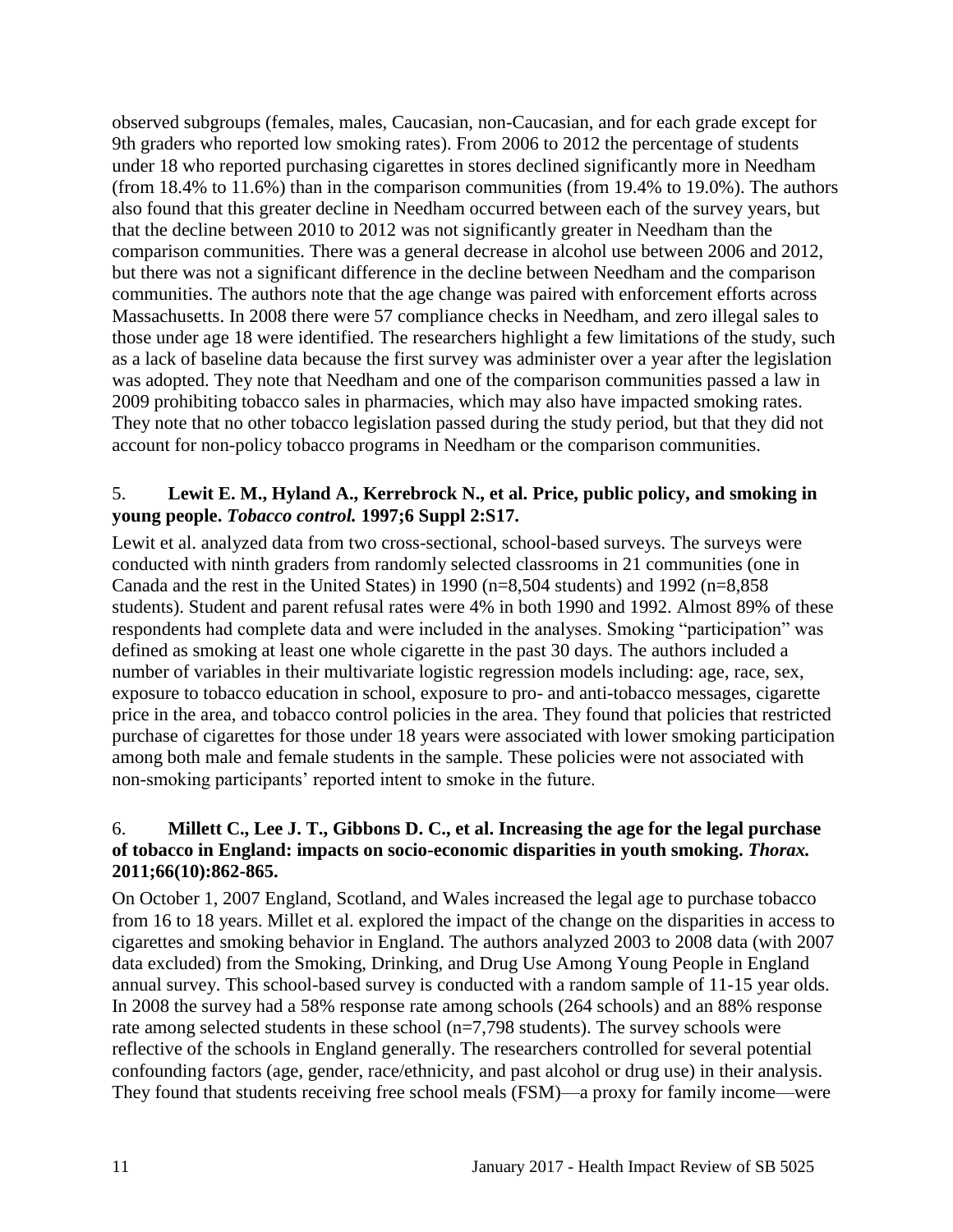more likely to smoke than their counterparts. The year after the minimum tobacco purchase age was increased to 18 years, there was a significant reduction in regular smoking (smoking at least one cigarette per week) among students (adjusted OR 0.67 [95% CI 0.55-0.81]). There were not significant difference in the effect on smoking rates for students eligible for FSMs and their counterparts. There was also a significant decrease after the law passed in the number of regular smokers who reported usually buying cigarettes from a commercial vendor or vending machine. This trend was true for both FSM and non-FSM eligible students accept for purchases from vending machine which did not decline significantly for FSM eligible students. Both groups of students did report a significant increase in the rates of buying cigarettes from friends, relatives, and others following enactment of the law. FSM eligible students were no more likely than their counterparts to usually buy cigarettes from these sources in both 2006 (before the law) and in 2008. There were significant increases in the number of non-FSM regular smokers who reported that it was difficult to buy cigarettes from a shop and also a significant decrease in the number of non-FSM respondents who reported that their last attempt to buy cigarettes from a shop was successful after implementation of the law. These trends were not significant among FSM regular smokers; however there was no significant difference between the FSM and non-FSM regular smokers in the ease of purchase in either 2006 or 2008. The authors conclude that increasing the minimum age to purchase tobacco in England was associated with a significant reduction in smoking among youth with neutral impacts on disparities by FSM.

# <span id="page-13-1"></span>7. **Norberg Karen E., Bierut Laura J., Grucza Richard A. Long**‐ **Term Effects of Minimum Drinking Age Laws on Past**‐ **Year Alcohol and Drug Use Disorders.** *Alcoholism: Clinical and Experimental Research.* **2009;33(12):2180-2190.**

Norberg et al. cite several studies on the connection between MLDA policies and alcohol use conducted after 1999 (the cut-off year for studies included in the 2002 systematic review by Wagenaar and Toomey summarized in this health impact review). The authors indicate that most of these studies have "found that higher MLDAs led to later initiation of drinking and reduced frequency of heavy drinking." The authors analyzed the connection between adolescent exposure to different minimum legal drinking ages and later alcohol and substance use disorders using data from the 1991 National Longitudinal Alcohol Epidemiological Survey and the 2001 National Epidemiological Study of Alcohol and Related Conditions (total n=33,869 respondents). They controlled for a number of potential confounding factors and found that adults who had been legally allowed to purchase alcohol before age 21 were significantly more likely to have an alcohol use disorder or other drug use disorder in later adulthood.

# <span id="page-13-0"></span>8. **Rimpelä A. H., Rainio S. U. The effectiveness of tobacco sales ban to minors: the case of Finland.** *Tob Control.* **2004;13(2):167.**

March 1, 1977 Finland introduced a ban on tobacco sales to people "apparently" under 16 years of age. In 1995 this age limit was raised to 18 years. Every two years, starting in 1977, the Adolescent Health and Lifestyle Survey (AHLS) was mailed to a nationally representative sample of 12, 14, 16, and 18 year olds in Finland. The response rates (separated by sex) ranged from 50-92% depending on the year, but were above 70% in most years. Every year since 1996 the School Health Promotion Survey (SHPS) has been administered in eighth and ninth grade classrooms. The authors included schools in the analysis that had participated in each of the following years: 1997, 1999, 2001, and 2003 (n=226,681). Participation ranged from about 20%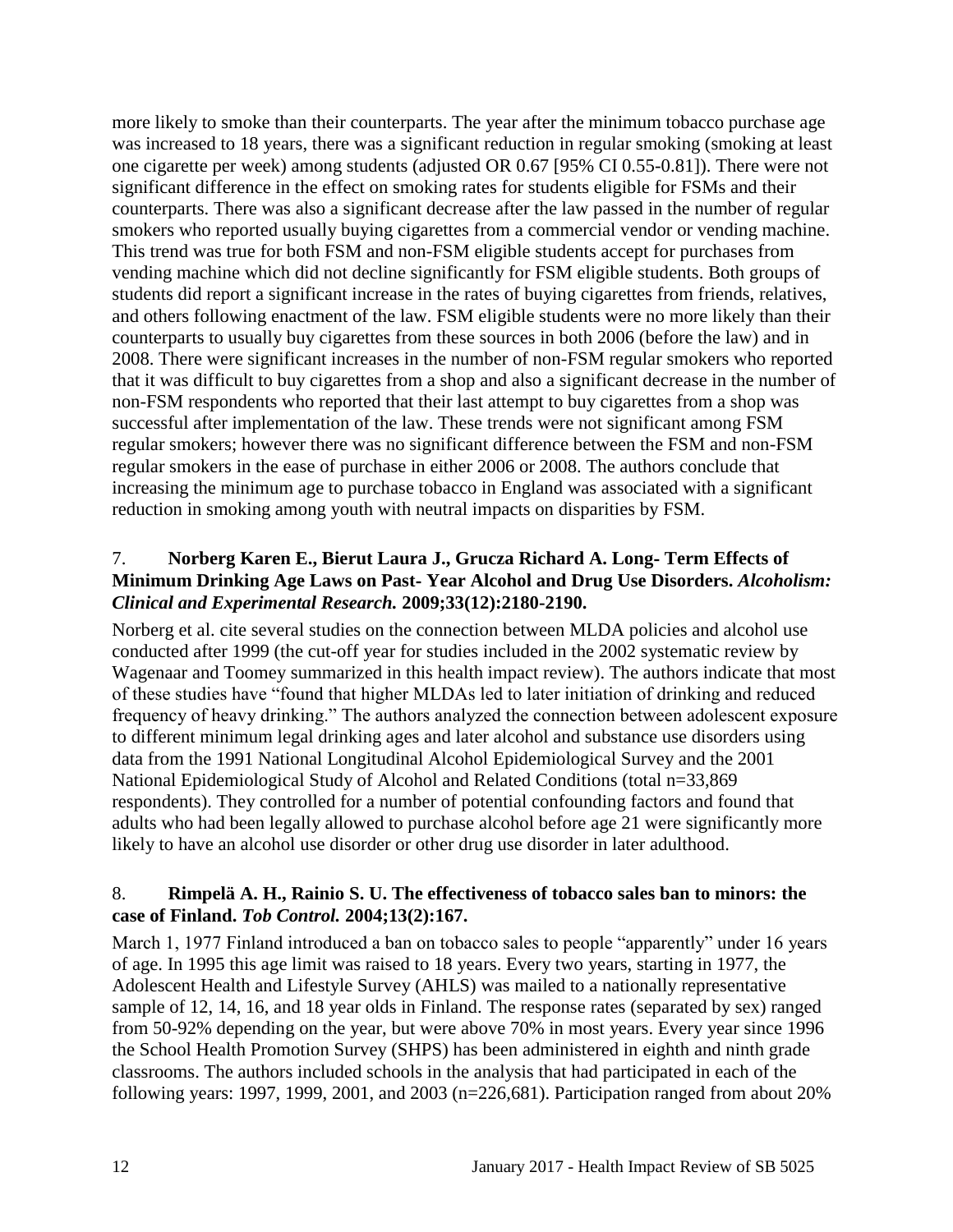to 80% of the Finish municipalities depending on the year. The percentage of 14 year old daily smokers who reported buying tobacco for themselves from a commercial source had a slight but significant decrease from 1977 (when the age 16 limit was enacted) to 1981(from 87% to 83%) , while no significant change was observed among the 16 and 18 year olds. In these same years there was a significant decrease in the proportion of 14 year old daily smokers who bought tobacco from shops (one commercial source), a trend that was seen among 16 year olds (not targeted by the law) as well. Between 1995 (when the age 18 limit was enacted) and 2001 there were significant decreases in the number of 14 and 16 year olds who reported purchasing tobacco, while no significant change was observed among 18 year olds. In these same years there were significant decreases in the proportion of 14 and 16 year old daily smokers who had purchased tobacco from shops and kiosks, while there were no significant changes among 18 year olds. However, purchases of tobacco from other outlets increased in 14, 16, and 18 year olds from 1995 to 1997. This trend reversed among 14 and 16 year olds between 1999 and 2003, but not among 18 year olds. There was also a significant increase in the purchase of tobacco from friends among 16 year olds from 1995 to 1997. There was a decrease in daily smoking among all age groups after 1977, but this was a short term change. There was no immediate decrease in daily smoking after the 1995 legislation, but there was a significant decline in smoking rates between 2001 and 2003 among all 14 year olds and among 16 year old boys. Smoking rates among 18 year olds remained flat during the entire period. The delay between the 1995 legislation and the 2001-2003 decline in smoking rates implies that factors other than the increase to age 18 (or some interaction of factors with the age increase) led to this decline rather than the smoking age increase alone. Daily consumption of cigarettes did not diminish after the 1977 or 1995 policy changes. The authors speculated that a lack of enforcement of the bans and the fact that the bans did not address social sources of tobacco may be responsible for a lack of sustained change to the smoking rates immediately following the legislation changes. The lack of enforcement was highlighted by data indicating that in 2002-2003 72% of schoolchildren reported that it was very easy or fairly easy to buy tobacco from a commercial source.

#### <span id="page-14-0"></span>9. **Wagenaar Alexander C., Toomey Traci L. Effects of minimum drinking age laws: review and analyses of the literature from 1960 to 2000.** *Journal of studies on alcohol. Supplement.* **2002(14):206.**

Wagenaar and Toomey conducted a systematic review of the literature published between 1960 and 1999 on the impacts of minimum legal drinking age (MLDA) laws. The authors identified 132 studies. They graded the quality of each study based on sampling design, study design, and presence of a comparison group. Forty-eight of these studies looked at the impact of MLDA laws on indicators of alcohol consumption; and these studies looked at 78 alcohol consumption outcome measures. Twenty-seven of these 78 analyses (35%) found that as the legal age was raised alcohol consumption decreased significantly or as it was lowered alcohol consumption increased significantly (an inverse relationship between the MLDA and alcohol consumption). Eight additional analyses also found this inverse relationship between the MDLA and drinking but they did not report statistical significance. Five of the 78 analyses found a positive association between the MLDA and alcohol consumption. Only 17 of these 78 analyses reported statistical significance; used higher quality study designs, a probability sample or census, a comparison group, and an indicator of alcohol consumption (rather than alcohol purchase). Of these 17 higher quality analyses (from 14 different studies) eight (47%) found that increases in the MDLA were associated with significant decreases in alcohol consumption. One analysis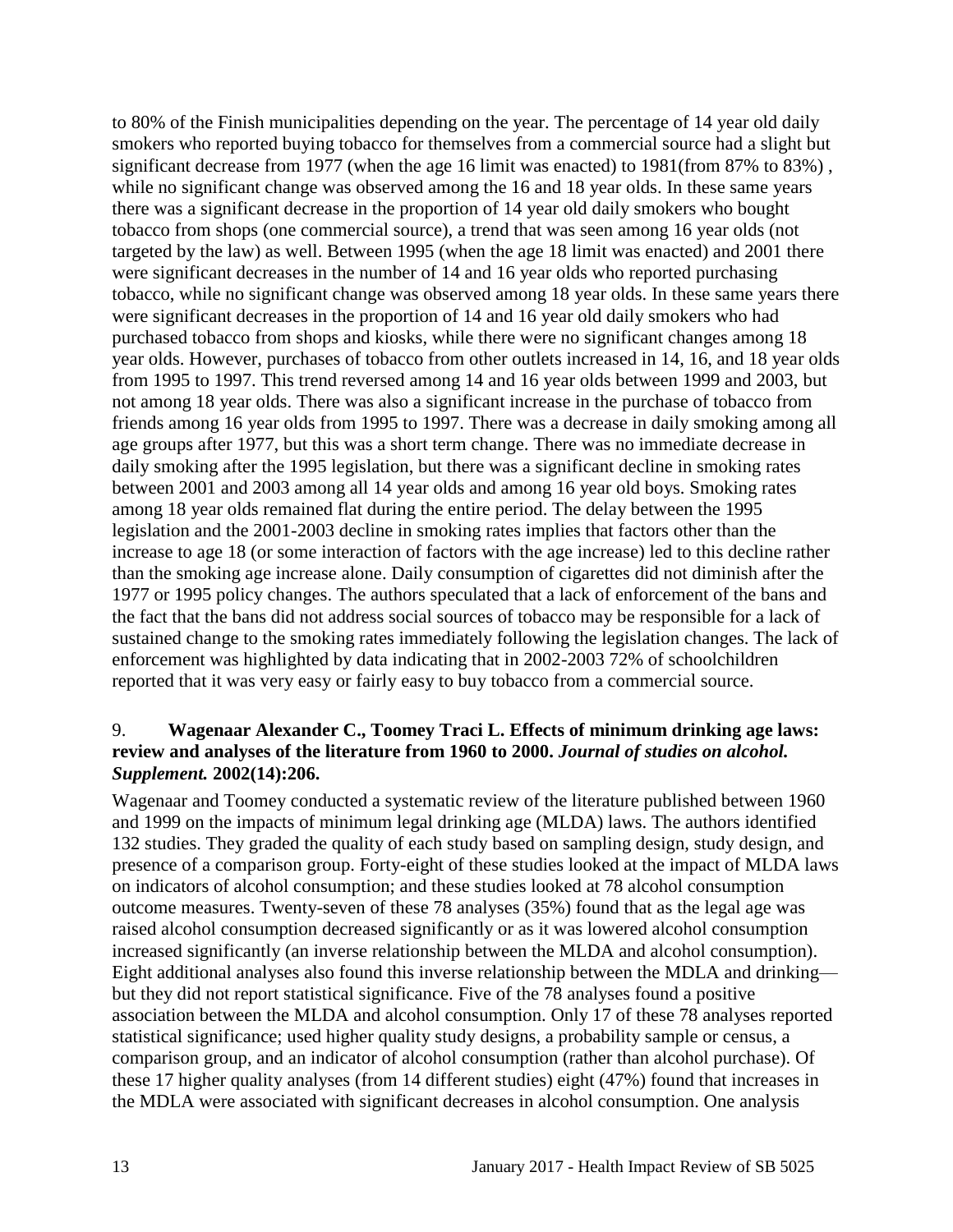found that the MLDA increase was associated with an increase in alcohol consumption, and eight analyses (47%) found no significant change in alcohol consumption. The authors conclude that several factors may account for the variability in results, including by how many years the MLDA was increased.

# <span id="page-15-0"></span>10. **Yan Ji. Does the Minimum Cigarette Purchase Age of 21 Protect Young Mothers from Cigarettes, Help Their Babies? Vol 11-17: Department of Economics, Appalachian State University; 2011.**

Yan analyzed national birth sample data (which consists of all live births in Pennsylvania) using a regression discontinuity method to estimate the impact of the age 21 tobacco purchase legislation that existed in Pennsylvania from 1992 to 2002. Yan analyzed the impact of this legislation on young mothers' cigarette use and their babies' birth outcomes. The response rate for each of the smoking variables was over 98% (n=60,710). Yan excluded mothers who were born outside of the United State or who resided in states other than Pennsylvania. Yan only included women whose age at conception was within 10 months to either side of the purchase age cut-off and who conceived between October 1, 1992 and July 10, 2001. The author controlled for potential confounding factors and found that mothers over the age 21 threshold during their pregnancy were significantly more likely than their counterparts to smoke cigarettes and also that they reported smoking significantly more cigarettes per day. The babies of mothers who were old enough to legally purchase cigarettes during their pregnancy also had significantly worse birth outcomes than their counterparts (e.g. lower birth weight, shorter gestation, and lower APGAR scores). Yan speculates that these data indicate that the tobacco 21 legislation had positive impacts on lower smoking rates and volume and on positive birth outcomes.

# <span id="page-15-1"></span>11. **Yörük Ceren, Yörük Baris. Do Minimum Legal Tobacco Purchase Age Laws Work?** *IDEAS Working Paper Series from RePEc.* **2014.**

Yörük and Yörük applied a regression discontinuity design to the National Longitudinal Survey of Youth 1997 cohort (NLSY97) data to estimate the potential impacts of minimum legal tobacco purchase ages in the United States. The NLSY97 is a national sample of 12 to 16 year olds (n=9,022). The authors note that the response rate is "quite high" but do not provide the exact number. Data were collected through annual personal interviews with the youth respondents. In the first year of the survey, one of the respondents' parents was also interviewed. The authors only included respondents who had been surveyed over the 1998 to 2004 period, who were up to two years older of younger than the minimum purchase age in their jurisdiction, and who were single as of the interview date. The researchers applied several models, and while some found significantly higher smoking rates among youth who had reached the minimum age, the authors conclude that their most robust model found that the higher smoking rates among youth over the minimum age compared to those younger than the minimum age were not significant. This model did, however, indicate that the probability of smoking for males and those who reported smoking before reaching the minimum purchase age was higher for those that had reached the minimum legal purchase age than for those who had not yet reached the minimum age. For those who had reported smoking before they reached the legal age, reaching the legal age was associated with a 5.1 percentage point increase in the probability of smoking recently, and a 24.7 percent increase in the number of days they smoked in the past month. The authors suggest that this indicates that youth who have not smoked by the minimum purchase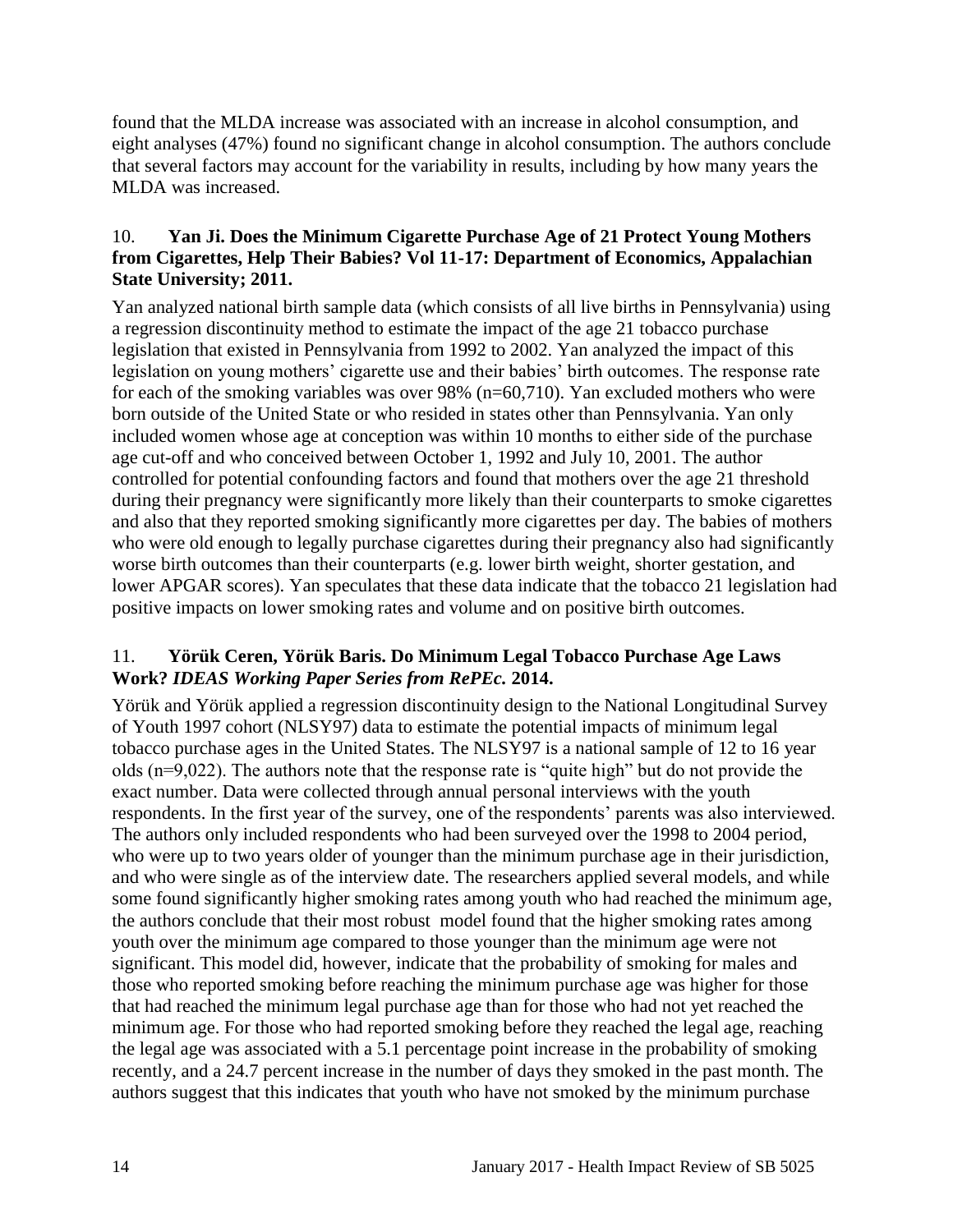age are unlikely to start smoking when they reach that age, but those who have smoked before this age may increase their usage when they reach the minimum purchase age. For males, reaching the minimum purchase age was associated with a 3.1 percentage point increase in the probability of smoking, and a 10.4 percent increase in the average number of cigarettes smoked per day. The authors conclude that their models indicate that minimum purchase age policies are only effective in reducing smoking participation among certain groups (young males and youth who reported smoking at all before reaching the minimum purchase age). The authors note that their results can only be generalized to youth who are around the minimum purchase age and not to other age groups.

#### <span id="page-16-2"></span>12. **Knox Becca.** *Increasing the Minimum Legal Sale Age for Tobacco Products to 21.* **Campaign for Tobacco-Free Kids;2016.**

In this report, the author presents an overview of the issues surrounding tobacco use among youth in the United States and outlines potential benefits to increasing the tobacco purchasing age to 21. Key points discussed include the modeling predictions from the 2015 Institute of Medicine report, tobacco company marketing towards youth, the success of raising the minimum drinking age to 21 and lessons learned, as well as the overall benefits to a Tobacco 21 approach.

#### <span id="page-16-0"></span>13. **Pisinger Charlotta, Døssing Martin. A systematic review of health effects of electronic cigarettes.** *Preventive Medicine.* **2014;69:248-260.**

Pisinger and Døssing conducted a systematic review of the literature on the health consequences of vaping products published before August 14, 2014. The authors identified 76 studies which met their inclusion criteria. They found that 34% of the studies' authors had a conflict of interest (e.g. the study was funded or somehow influenced by electronic cigarette manufacturers or consultants for manufacturers of medicinal smoking cessation therapy. Many studies found that product labels did not show the concentrations of solvents and flavoring and that products labeled nicotine free were sometimes found to actually contain nicotine in high concentrations. There was also variability in product concentrations from cartridge-to-cartridge. The authors conclude that the studies had many methodological problems and that the body of evidence is inconsistent, lack long-term follow up, and don't allow any firm conclusion on the safety of vaping products. They conclude that these 76 studies indicate that electronic cigarettes cannot be regarded as safe. The available evidence does indicate that at least some vaping products are toxic cells, toxic compounds such as metals, traces of carcinogenic nitrosamines, formaldehyde, mercury, and other potentially harmful components. Vaping was associated with significant airway and lung obstruction in the short term and other adverse effects in the mouth/throat. Some studies indicate that vaping may have less adverse effects or result in less exposure to harmful substances. Some studies suggest that electronic cigarettes may be useful as a smoking reduction/cessation aid, but the evidence on their efficacy is conflicting.

#### <span id="page-16-1"></span>14. **U.S. Department of Health and Human Services.** *The Health Consequences of Smoking: 50 Years of Progress. A Report of the Surgeon General. Atlanta, GA: U.S. Department of Health and Human Services, Centers for Disease Control and Prevention, National Center for Chronic Disease Prevention and Health Promotion, Office on Smoking and Health, 2014. Printed with corrections, January 2014.*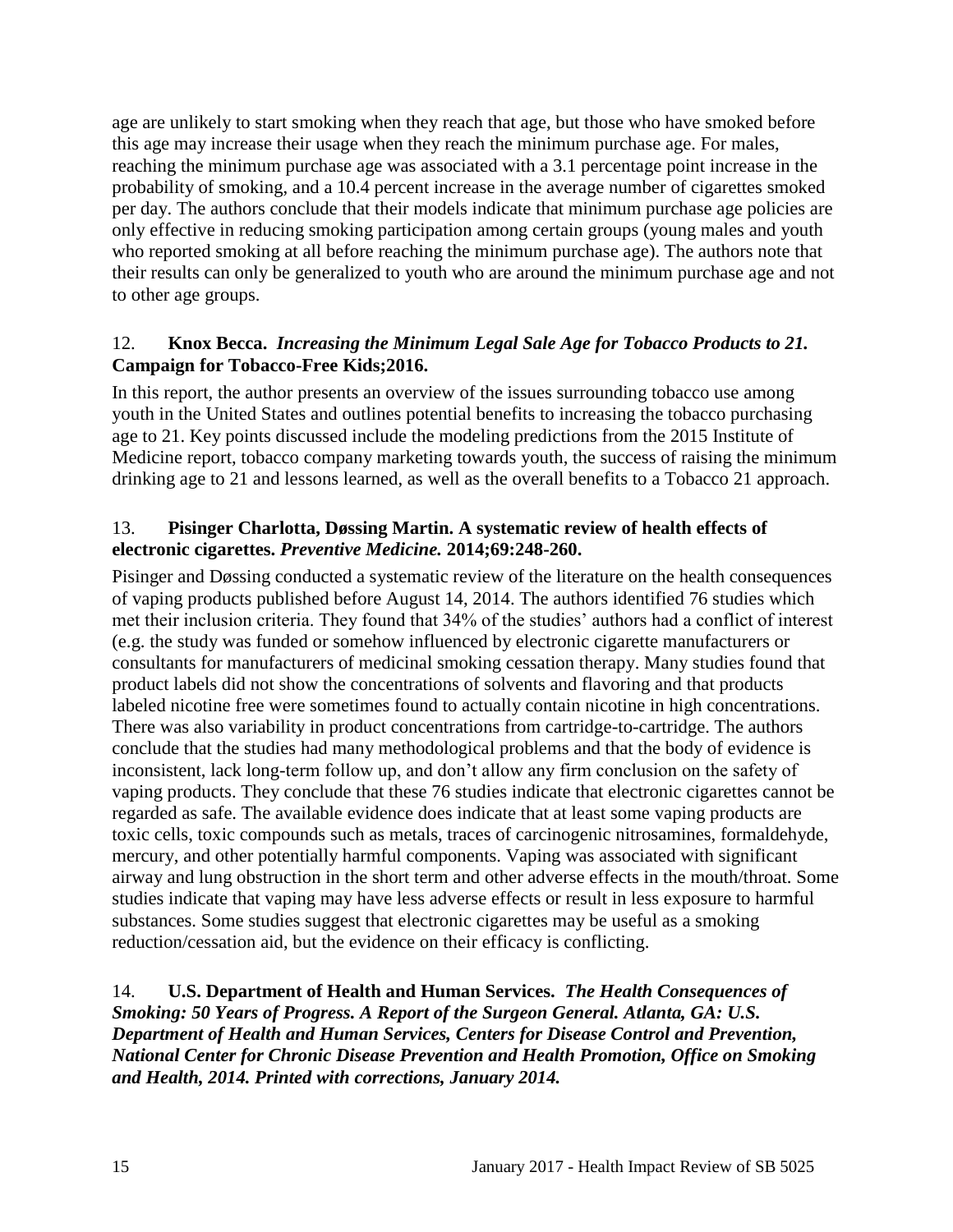The analysts writing the Surgeon General's reports on the health effects of smoking use a set of criteria to rank the strength of evidence that a causal relationship exits. For each health indicator, the analysts synthesize the evidence and then apply the criteria to the body of evidence. The report is then vetted by a series of external editors who are tasked with ensuring the accuracy of the report. This comprehensive analysis includes hundreds of references. The 2014 report concludes that since the 1964 Surgeon General's report, a very strong body of evidence has shown a causal link between cigarette smoking and diseases in nearly every organ, cancer (e.g. lung, liver and colorectal cancer), diminished health status, exacerbation of asthma, inflammation, impaired immune function, age-related macular degenera¬tion, harms to the fetus, diabetes, erectile dysfunction, arthritis, and premature death. Research also shows that secondhand smoke causes cancers, reparatory disease, cardiovascular disease, stroke, and harms to infant and child health. This report also summarizes the evidence indicating that tobacco use may have a different impact on adolescents than adults. The authors indicate that adolescence is a vulnerable stage of brain development, and that nicotine exposure during this age may have lasing adverse effects on brain development.

#### <span id="page-17-0"></span>15. **QxQ Analysis: Smoking and Electronic Cigarette Use. 2014; [http://www.askhys.net/Analyzer.](http://www.askhys.net/Analyzer) Accessed November 14, 2015. .**

Washington State Healthy Youth Survey data from 2014 indicate that among sixth grade respondents there were no statically significant differences by race/ethnicity in the percent of students who reported smoking any days in the past 30 days. Among 8th grade respondents American Indian/Alaskan Native (AI/AN) students (7.7% [95% CI 4.8-10.6%) reported significantly higher smoking rates than their Asian and Pacific Islander (API) (1.9% [95% CI 1.1-2.7%]) and White peers (3.4% [95% CI 2.7-4.1%)]. Black students (7.0% [95% CI 5.0- 9.0%]) also reported significantly higher rates than their White peers. Among 10th grade respondents, Black (9.1% [95% CI 6.5-11.7%]), Hispanic/Latino (8.0% [95% CI 5.9-10.1%]), and AI/AN (14.1% [95% CI 7.7-20.5%]) respondents reported significantly higher rates than did their API peers (4.3% [95% CI 2.9-5.7%]). These rates were also higher than the rate for White students (7.7% [95% CI 6.3-9.1%]), but the differences were not significant. The percent of students who had reported smoking at all in the past 30 days was highest among 12 grade respondents. Black (13.5% [95% CI 9.6-17.4%]), White (14.0% [95% CI 12.1-15.9%]) and AI/AN (15.4% [95% CI 7.8-23.0%]) students reported the highest rates, but the only significant difference was that rate for White students was significantly higher than that for API students (8.6% [95% CI 6.3-10.9]). These data suggest that in Washington State, youth of color in the younger grades have disparately high rates of current cigarette use, while in the older grades these disparities begin to narrow as a larger proportion of white students initiate smoking. Students from the subsample of schools who participate in the extended form version of the Healthy Youth Survey also answered questions about their sexual orientation. Eighth grade respondents who identified as lesbian, gay, or bisexual were significantly more likely to report smoking cigarettes at all in the last 30 days (14.8% [95% CI 8.4-21.2%]) than their peers who identified as straight (3.6% [95% CI 2.2-5.0%]). This disparity also existed among 10th graders (18.5% [95% CI 10.7-26.3%] vs. 7.6% [95% CI 5.0-10.2%]) and 12 graders (29.7% [95% CI 18.9-40.5%] vs. 13.7% [95% CI 10.8-16.6%]). When asked how many electronic cigarettes they had used in the past 30 days, AI/AN (13.1% [95% CI 7.2-19.0%]), Black, and Hispanic/Latino 8th grade respondents reported the highest usage. Black (14.2% [95% CI 9.8-19.2%]) and Hispanic/Latino (13.5% [95% CI 10.1-16.9%)] students reported significantly higher rates than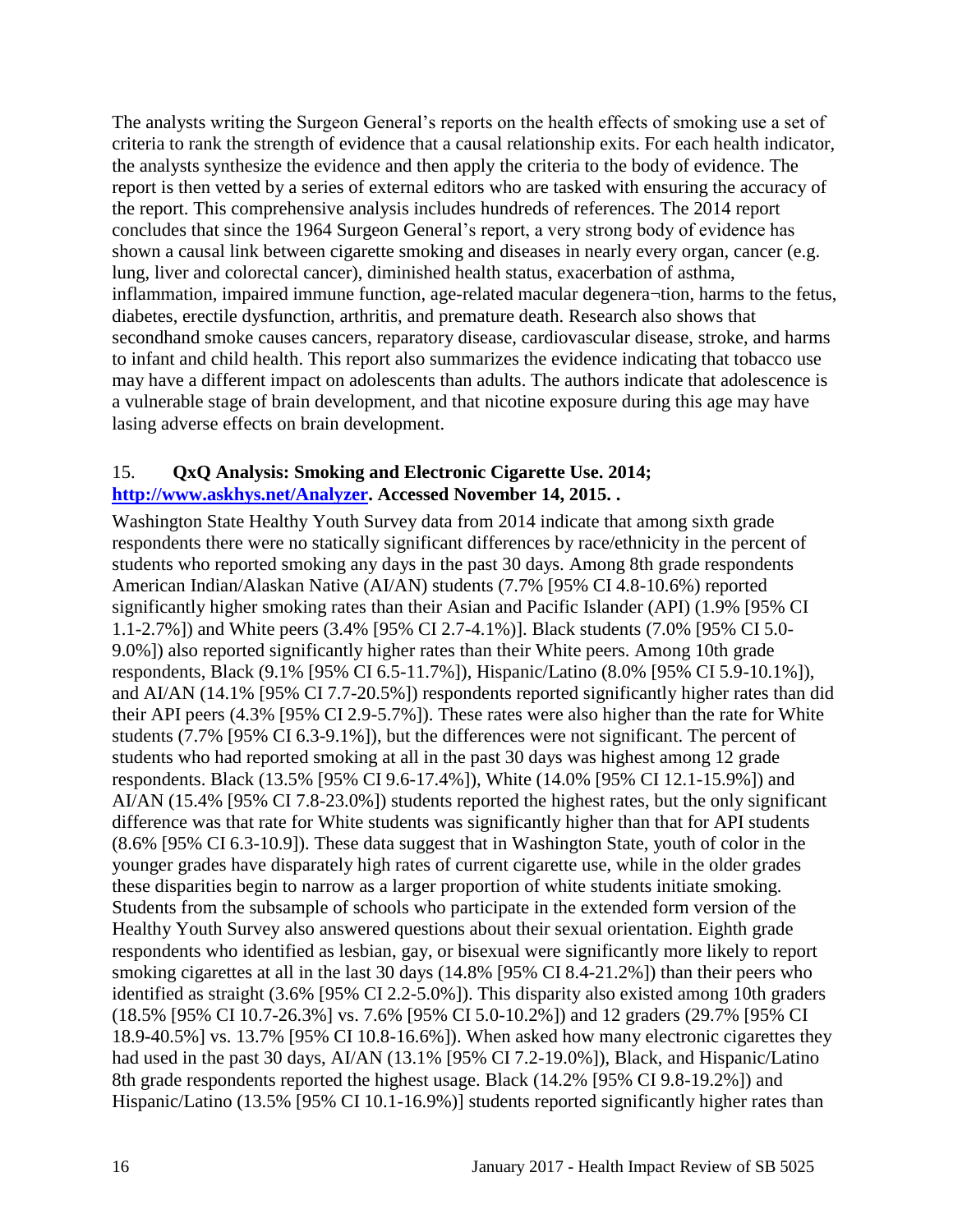their White (6.8% [95% CI 5.4-8.2%]) and API (5.8% [95% CI 3.5-8.1%]) counterparts. Among 10th grade respondents AI/AN (28.0% [95% CI 16.9-39.1%]) and Black students (23.5% [95% CI 17.3-29.7%]) had the highest rates, although these rates are only significantly higher than the rates for API students (12.0% [95% CI 8.5-15.5]). Among 12th grade respondents, White students (25% [95% CI 23.4-27.8%]) had the highest rates, though these were only significantly higher than the rates for API students (13.0% [95% CI 9.5-16.5%]). Several racial/ethnic subpopulations had lower rates of electronic cigarette use (or only slightly higher rates) among 12th graders than among 10th graders while White 12th graders and those who identified as more than one race/ethnicity or "other" had higher rates than the 10th graders. It is important to note that the current race/ethnicity categories aggregate diverse subpopulations into one category—so disparities within these categories may be masked. For example, API subpopulations likely have very different smoking rates but they are aggregated into one category so these differences are missed.

# <span id="page-18-0"></span>16. **Lydon David M., Wilson Stephen J., Child Amanda, et al. Adolescent brain maturation and smoking: What we know and where we're headed.** *Neuroscience and Biobehavioral Reviews.* **2014;45:323-342.**

Lydon et al. conducted a review of the literature on adolescent brain development and nicotine dependence. They cite evidence that smoking is most likely to be initiated during adolescence and that most adults who smoke daily initiate smoking by 18 years of age. The authors also note that once adolescents begin smoking, they are more likely than adults to continue smoking because they experience heightened positive effects from nicotine and are more susceptible to developing nicotine addiction than adults. Research also indicates that individuals who smoked their first cigarette at a younger age and who had a more pleasant experience are more likely to smoke additional cigarettes. Early-initiation smokers also tend to develop nicotine dependence faster and have higher daily cigarette consumption rates than later-initiation smokers. The authors cite a 1996 study by Breslau and Petterson which found that early smoking onset is associated with decreased likelihood of cessation. The likelihood of quitting was lowest for youth who initiated smoking at 13 or younger, with likelihood of quitting increasing with each year that initiation was delayed for adolescents.

# <span id="page-18-1"></span>17. **Christensen Trevor, Weisser Justin.** *Health of Washington State Report: Tobacco Use.* **Washington State Department of Health;2015.**

Combined 2012-2014 Behavioral Risk Factor Surveillance System (BRFSS) data indicate that AI/AN adults in Washington have significantly higher rates of current cigarette use than their White, Black, Hispanic/Latino, and Asian counterparts. Cigarette use also decreased significantly as educational attainment or income increased. This report also indicates that smoking rates among gay, lesbian, and bisexual respondents were significantly higher than for their straight counterparts. These BRFSS data and 2014 Healthy youth survey data also show that smoking prevalence is highest in late adolescence and early adulthood, peaking among 25-34 years old for men and women. Pregnancy Risk Assessment Monitoring System (PRAMS) data from 2010- 2012 indicate that the smoking rates among pregnant women before and during pregnancy are highest among mothers younger than 20 (36% [95% CI 28-45%]). Thirty-two percent of mothers age 20-24 also reported smoking before and during pregnancy (95% CI 27-37%) compared to 9% (95% CI 6-12%) of mothers 35 years or older. These data also indicate that smoking before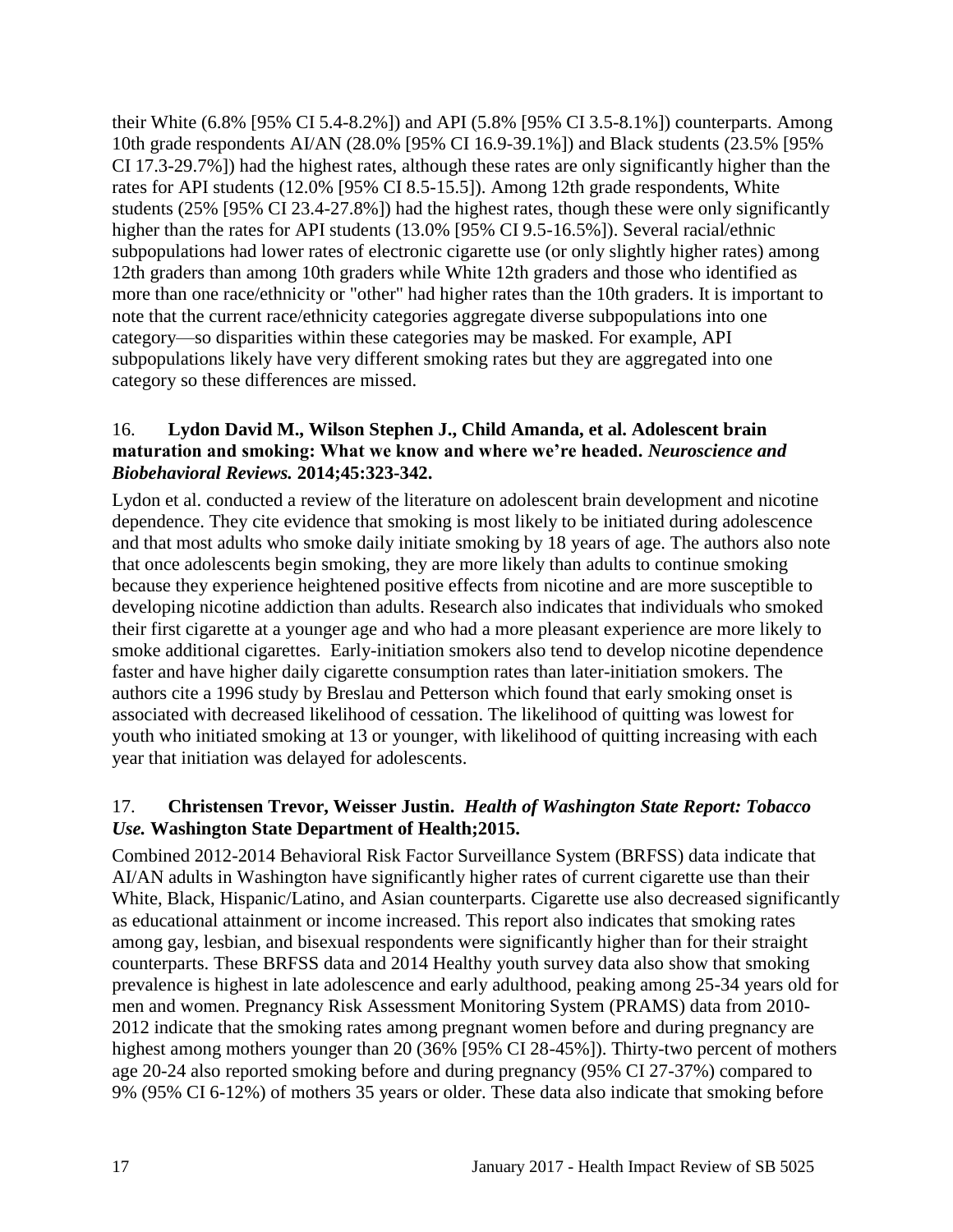pregnancy is highest among AI/AN (50% [95% CI 45-55%]) and low-income mothers. Because women often are not aware that they are pregnant until several weeks into their pregnancy, the smoking rates in the months leading up to pregnancy can have an important impact on fetal development and growth.

#### <span id="page-19-0"></span>18. **Hocharoen Chanalee. An evaluation of potential harm of electronic cigarette aerosol exposures and directions for research and regulation. In: Taft D, ed: ProQuest Dissertations Publishing; 2015.**

Hocharoen conducted a systematic review of the literature on electronic cigarettes published between January 1, 2009 and January 31, 2015 in academic journals. Thirty-nine articles met the inclusion criteria. Three of these studies examined inflammatory markers, cytokines, and chemokines, all of which found that interleukins (cellular messengers for immune response) increased with electronic cigarette exposure. One study found that interleukin 6 decreased with e-cigarette exposure. Seven studies examined cytotoxicity (cell toxicity) or mutagenicity (ability to cause genetic mutations). These studies looked at the impacts of e-vapors of liquids on lung, throat, and mouth specific embryonic stem cells, and various fibroblasts. Six of these seven studies found cytotoxic effects, decreased cell viability, changes in cell morphology, reduced ATP detection, and cell mutagenicity for at least one of the measured flavors or e-liquid components. The seventh study found no cytotoxicity from e-liquids for epithelial carcinoma cells or Chinese Hamster ovary cells. The author concludes that cell viability is affected by ecigarettes and that vapor products sometimes contain "carcinogens, metals, and other potentially harmful constituents." The author notes that while physiological effects of e-cigarettes have been found in the literature, potential adverse long-term effects have not been studied.

# <span id="page-19-1"></span>19. **Pisinger Charlotta, Dossing Martin. A systematic review of health effects of electronic cigarettes.** *Preventive Medicine.* **2014;69:248.**

Pisinger and Døssing conducted a systematic review of the literature on the health consequences of vaping products published before August 14, 2014. The authors identified 76 studies which met their inclusion criteria. They found that 34% of the studies' authors had a conflict of interest (e.g. the study was funded or somehow influenced by electronic cigarette manufacturers or consultants for manufacturers of medicinal smoking cessation therapy). Many studies found that product labels did not show the concentrations of solvents and flavoring and that products labeled nicotine free were sometimes found to actually contain nicotine in high concentrations. There was also variability in product concentrations from cartridge-to-cartridge. The authors conclude that the studies had many methodological problems and that the body of evidence is inconsistent, lack long-term follow up, and don't allow any firm conclusion on the safety of vaping products. They conclude that these 76 studies indicate that electronic cigarettes cannot be regarded as safe. The available evidence does indicate that at least some vaping products are toxic to human cells and contain toxic compounds such as metals, traces of carcinogenic nitrosamines, formaldehyde, mercury, and other potentially harmful components. Vaping was associated with significant airway and lung obstruction in the short term and other adverse effects in the mouth/throat. Some studies indicate that vaping may have less adverse effects or result in less exposure to harmful substances than combustible cigarettes. Some studies suggest that electronic cigarettes may be useful as a smoking reduction/cessation aid, but the evidence on their efficacy is conflicting.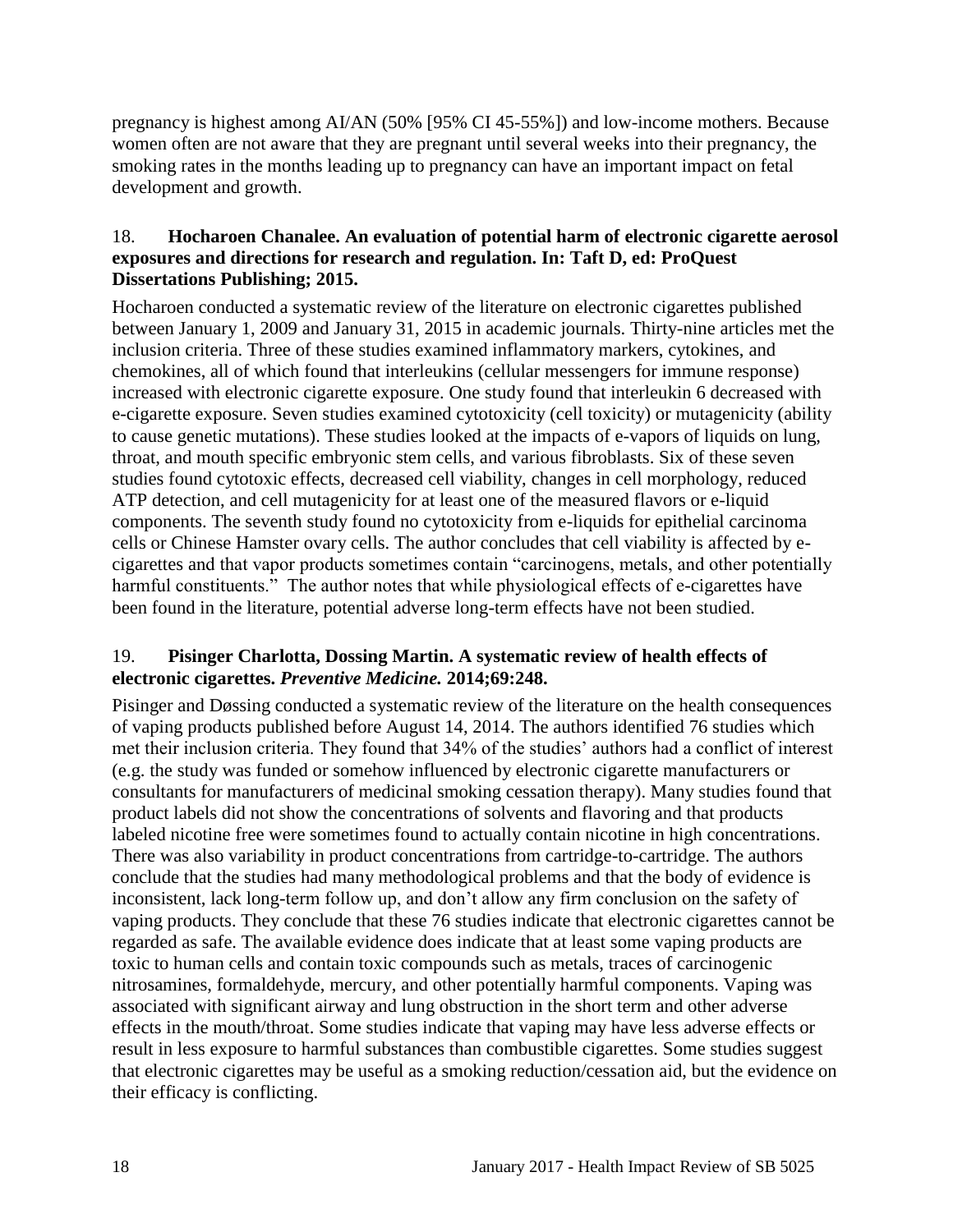#### <span id="page-20-0"></span>20. **U.S. Department of Health and Human Services.** *E-Cigarette Use Among Youth and Young Adults. A Report of the Surgeon General.* **Atlanta, GA: U.S.: Department of Health and Human Services, Centers for Disease Control and Prevention, National Center for Chronic Disease Prevention and Health Promotion, Office on Smoking and Health;2016.**

This report was prepared by the Office on Smoking and Health, National Center for Chronic Disease Prevention and Health Promotion, CDC with a focus on examining the research around the epidemiology and health effects of e-cigareete use among youth and young adults in the United States. "The initial drafts of the chapters were written by 27 experts who were selected for their knowledge of the topics addressed. These contributions are summarized in five chapters that were evaluated by approximately 30 peer reviewers. After peer review, the entire manuscript was sent to more than 20 scientists and other experts, who examined it for its scientific integrity." The chapters outline the following topic areas: (1) historical background, (2) patterns of e-cigarette use among U.S. youth and young adults, (3) health effects of e-cigarette use among U.S. youth and young adults, (4) activities of e-cigarette companies, and (5) e-cigarette policy and practice implications.

#### <span id="page-20-1"></span>21. **Gmel Gerhard, Baggio Stéphanie, Mohler-Kuo Meichun, et al. E- cigarette use in young Swiss men: is vaping an effective way of reducing or quitting smoking?** *Swiss medical weekly.* **2016;146:w14271.**

Gmel et al. summarize the current evidence on the impact of e-cigarettes on combustible cigarette usage, noting that the literature is conflicting—with some studies finding that vaping is associated with using fewer cigarettes but with being less likely to completely quit smoking combustible cigarettes, other studies finding an increase in combustible cigarette usage and decreased likelihood of quitting, and still other studies finding that e-cigarettes were associated with more quit attempts and continued abstinence than NRT or using no aid. The authors used data from the Cohort Study on Substance Use Risk Factors in Switzerland. While 7,556 participants (all young men) provided consent to participate, 79.2% (n=5,987) completed the baseline questionnaire and 79.7% (n=6,020) completed the follow-up questionnaire. A total of 91.5% of the baseline respondents (n=5.476) also completed the follow-up questionnaire. Among those who did not smoke at baseline, those who were vaping at follow-up were more likely to start smoking and to become occasional or daily smokers at follow-up than were nonvapers. Among those who were occasional smokers at baseline, nonvapers were more likely to become nonsmokers and less likely to become daily smokers than vapers. Among those who did not smoke at baseline, vapers were 6 times more likely to be occasion smokers and 12 times more likely to be daily smokers at follow-up than nonvapers. Among nonsmokers at baseline, vapors smoked significantly more (10 times more) cigarettes weekly at follow-up then did nonvapers. Weekly cigarette use increased between baseline and follow-up for occasional smokers and decreased for daily smokers but these changes were not significantly between vapers and nonvapers.

#### 22. **Grace Randolph C., Kivell Bronwyn M., Laugesen Murray. Estimating cross- price elasticity of e- cigarettes using a simulated demand procedure.** *Nicotine & tobacco research : official journal of the Society for Research on Nicotine and Tobacco.*  **2015;17(5):592.**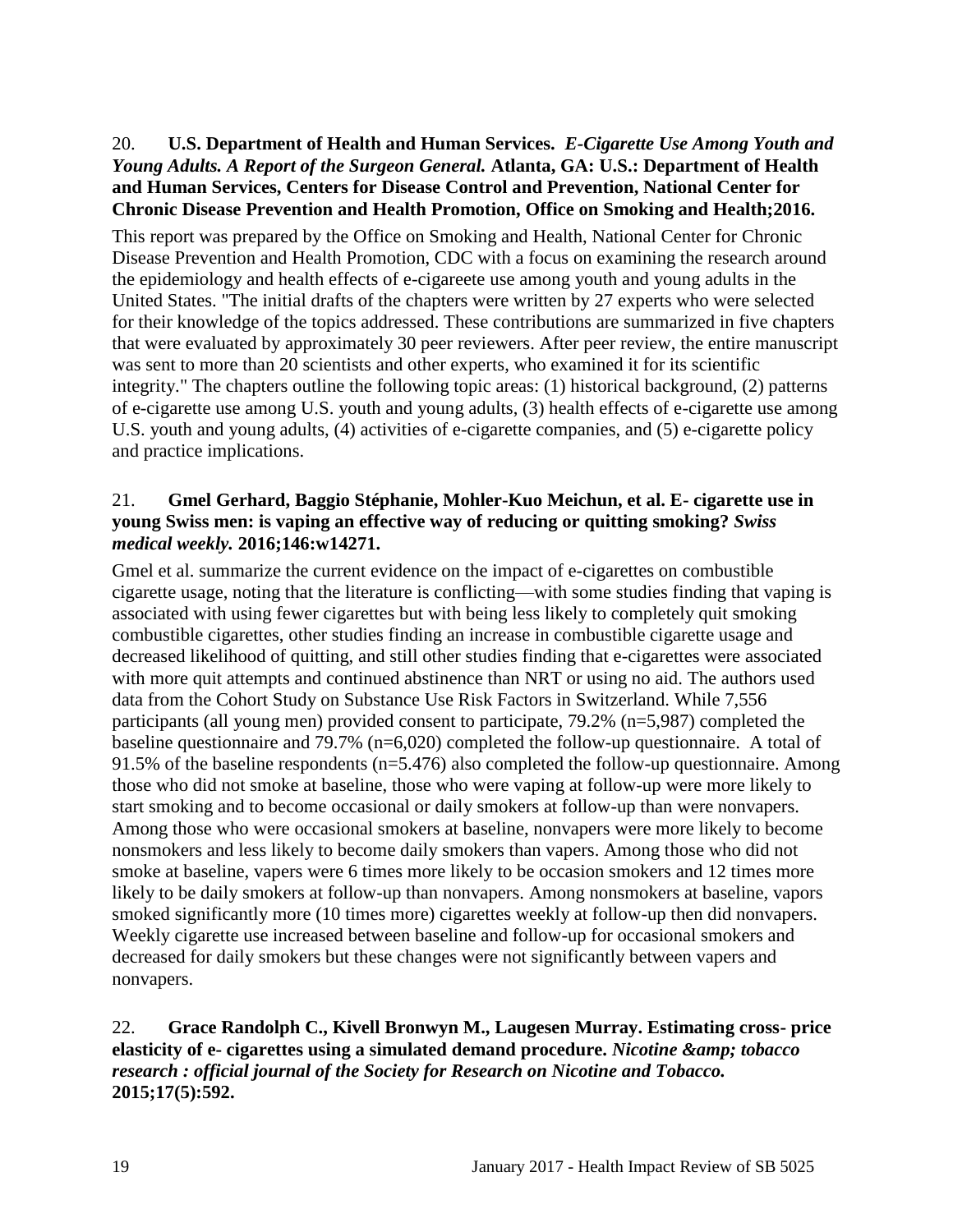Grace et al. collected data from a convenience sample of 210 daily smokers in New Zealand who were 18 years of age or older and who had no intention to quit smoking before January 1, 2013. They excluded any smokers who had ever used e-cigarettes. They interviewed participants between February and March of 2013 (response rate not noted). The researchers had participants complete a written survey and three addition validated surveys, complete the Cigarette Purchase Task (CPT), sample an e-cigarette, and then answer questions about their intentions to purchase e-cigarettes and their regular tobacco product. The CPT is used to measure demand for tobacco products across a range of prices. The authors used the CPT completed before sampling the ecigarette as a baseline to determine the demand for combustible cigarettes in the absence of ecigarettes. The participants also indicated their intentions to purchase e-cigarettes and combustible cigarettes after trying the e-cigarette. The authors found that the simulated demand for e-cigarettes increased as the price of regular cigarettes increased, with an average cross-price elasticity of 0.16 (indicating that a 10% increase in the cost of combustible cigarettes was associated with a 1.6% increase in the demand for e-cigarettes). However, the simulation also found that the low-cost availability of e-cigarettes did not decrease the demand for regular cigarettes at a higher price and that a significantly lower proportion of participants said that they would quit smoking tobacco completely if e-cigarettes were available than if they were not. This finding suggests that the availability of low-priced e-cigarettes could actually encourage people who would otherwise have quit smoking completely as a result of raising tobacco prices to instead continue to use combustible cigarettes perhaps in tandem with lower-cost e-cigarettes. So, while the study found that smokers may substitute e-cigarettes for combustible cigarettes as the cost of the later increases (with the cost of the former staying low), low-cost e-cigarette availability may actually discourage combustible cigarette smokers from quitting entirely as combustible cigarette prices increase.

# 23. **Rahman M. A., Hann N., Wilson A., et al. E- Cigarettes and Smoking Cessation: Evidence from a Systematic Review and Meta- Analysis.** *PLoS One.* **Vol 102015.**

Rahman et al. conducted a systematic review of the literature on combustible cigarette consumption or cessation after the use of e-cigarettes. Six studies met their inclusion criteria. They found that e-cigarettes with nicotine were more effective as a cessation tool than those without nicotine. The authors pooled data from two randomized control trials and found a risk ratio of 2.29 (95% CI 1.05-4.97). They also found that use of e-cigarettes was associated with smoking cessation and reduction in the number of cigarettes used—though three of the six studies did not include a control group. The authors note that they were only able to consider the efficacy of nicotine vs. non-nicotine e-cigarettes and were not able to compare the efficacy of ecigarettes to other cessation interventions.

# <span id="page-21-0"></span>24. **Kalkhoran S., Glantz S. A. E-cigarettes and smoking cessation in real-world and clinical settings: a systematic review and meta-analysis.** *The Lancet Respiratory Medicine.*  **2016;4(2):116-128.**

Kalkhoran et al. conducted a systematic review and meta-analysis to evaluate the association between e-cigarette use and combustible cigarette cessation among adults. Thirty-eight studies met their inclusion criteria for the systematic review, 20 of which had control groups and were included in the meta-analysis. They found that the odds of combustible cigarette cessation among those who used e-cigarettes was 28% lower than for those who did not use e-cigarettes (OR 0.72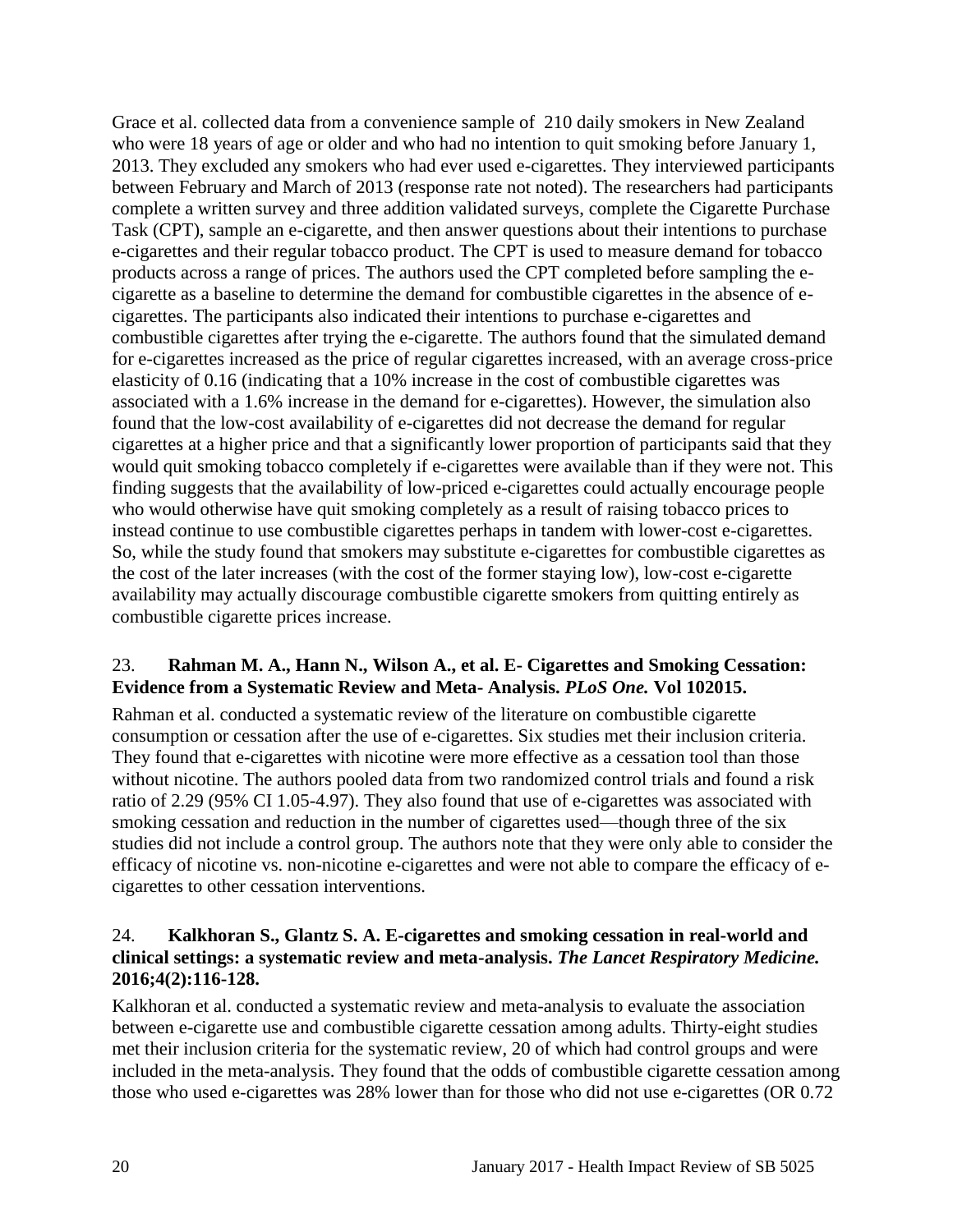[95% CI 0.57-0.91]). When the authors only included studies of smokers with an interest in quitting, they did not find a significant difference from the overall findings. The authors conclude that e-cigarettes, as they are currently being used, are associated with lower quit rates among combustible cigarette smokers.

#### <span id="page-22-0"></span>25. **Leventhal Adam M., Strong David R., Kirkpatrick Matthew G., et al. Association of electronic cigarette use with initiation of combustible tobacco product smoking in early adolescence.(Report). 2015;314(7):700.**

Leventhal et al. cite evidence that electronic cigarettes are being used among teens who have never used combustible cigarettes. They cite a 2014 estimate that in the United States 43% of 10th graders who reported using e-cigarettes in the previous 30 days reported never having tried combustible cigarettes. Leventhal et al. analyze data from a longitudinal survey of high school students from a convenience sample of 10 public high schools in the Los Angeles, California area. They collected data in three waves: baseline (fall 2013; 9th grade), 6-month follow-up (spring 2014), and 12-month follow-up (fall 2014; 10th grade). The final sample included students who completed all three waves of the survey (n=2,530). They found that students who reported e-cigarette use at baseline were also more likely to report use of combustible tobacco products in the previous 6 months. After adjusting for potential confounding factors, the authors found that baseline e-cigarette use was also associated with a higher likelihood of using combustible tobacco products (cigarettes, cigars, or hookah) at follow-up (averaged across the two follow-up periods OR 2.73 [95% CI 2.00-3.73]). This trend was also true for combustible cigarettes specifically (OR 3.25 [95% CI 2.29-4.62]).

# <span id="page-22-1"></span>26. **Thomas A Wills, Rebecca Knight, James D Sargent, et al. Longitudinal study of ecigarette use and onset of cigarette smoking among high school students in Hawaii.** *Tobacco Control.* **2016.**

Wills et al. analyzed 2013 and 2014 longitudinal school-based survey data from Hawaii. The baseline sample included 2,338 9th and 10th graders. Students who were not smokers at baseline but who had used e-cigarettes were significantly more likely to have smoked combustible cigarettes at the one-year follow-up than their non-smoking peers who had never tried ecigarettes (OR 2.87 [95% CI 2.03-4.05]). Among students who had tried combustible cigarettes at baseline, using e-cigarettes was not significantly related to changes in their frequency of smoking traditional cigarettes at follow-up.

# <span id="page-22-2"></span>27. **Current Cigarette Smoking Among U.S. Adults Aged 18 Years and Older. [http://www.cdc.gov/tobacco/campaign/tips/resources/data/cigarette-smoking-in-united](http://www.cdc.gov/tobacco/campaign/tips/resources/data/cigarette-smoking-in-united-states.html#ten)[states.html#ten.](http://www.cdc.gov/tobacco/campaign/tips/resources/data/cigarette-smoking-in-united-states.html#ten) Accessed November 15, 2015.**

Evidence indicates that, nationally, cigarette use is higher among active military personnel than among the civilian population. Prevalence of cigarette use is even higher among military personnel who have been deployed. United States data for men from 2007 to 2010 from the National Health Interview Survey indicate that male veterans are significantly more likely than non-veterans to be current smokers in every age group.